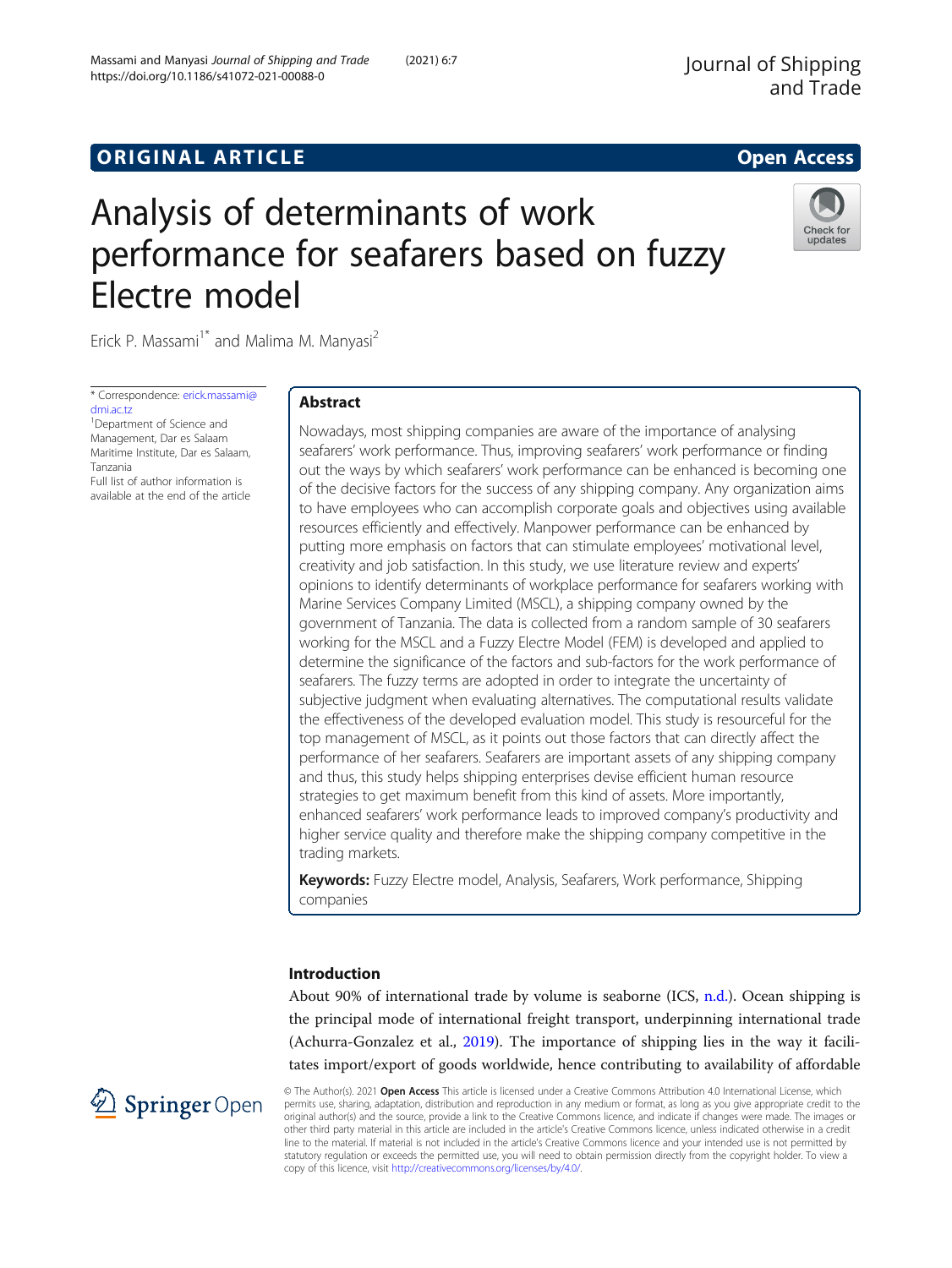food, merchandize and/or products. Without ships and the transportation services these ships provide, the world would not be as prosperous as it is today and many countries would not be able to participate in the international trade (Greencarrier, [2016](#page-18-0)). Thus, the international shipping industry contributes hundreds of billions of dollars to the global economy annually thereby increasing gross domestic product in countries throughout the world (World Shipping Council, [n.d.-a\)](#page-18-0). A country's access to world markets depends on its seaborne transport connectivity, especially with regards to the metrics of liner shipping services for the import and export of manufactured goods (Reza et al., [2015](#page-18-0)). Liner shipping is the foundation for global commerce, transporting about 60% of world seaborne trade by value in cost-effective and reliable manner (World Shipping Council, [n.d.-b\)](#page-18-0). More specifically, international liner shipping is a sophisticated network of regularly scheduled services that transports goods from anywhere in the world at low cost and with greater energy efficiency than any other form of international transportation (World Shipping Council, [n.d.-a](#page-18-0)). Since a significant portion of the global seaborne trade is carried by liner shipping, effective liner shipping is important for the global seaborne trade, and, thereby, for the overall supply chain management (Pasha et al., [2020](#page-18-0)). Generally, the operational performance of a shipping company is largely dependent on the performance of its employees. However, there are a variety of factors, personal, company-based and external that affects the performance of employees at work place. Unveiling these factors can help improve recruitment, retention and organizational results.

Nowadays, the phenomenon of increased competition between firms and their need to respond effectively to rapidly changing operational conditions as well as to personnel requirements has escalated the necessity to identify those factors that affect employee performance (EP) (Diamantidis & Chatzoglou, [2019](#page-17-0)). This study focuses on the Tanzanian shipping companies to know about the factors and sub-factors affecting the performance of onboard employees. The study is based in Tanzania due to its geographic position (i.e. strategic position) in international trade of serving the landlocked countries of Malawi, Zambia, Democratic Republic of Congo, Burundi, Rwanda, and Uganda. Efficiency and effectiveness of logistics systems between Tanzanian Ports and the hinterland will decrease Port congestion and stimulate more movement of cargo at a minimum total logistics cost. Thus, improving the efficiency of the Tanzanian supply chains including shipping services is very crucial for the betterment of the Tanzania's and the region's trade potential. In particular, we use Marine Services Company Limited (MSCL) as our case study. The MSCL is a Tanzanian shipping company with 134 seafarers at the moment and the largest fleet in the country. The company is 100% -owned by the government of Tanzania and transports cargo and passengers on Lake Victoria, Lake Tanganyika and Lake Nyasa. Thus, the MSCL smoothen international trade between Tanzania, Burundi, Zambia, Malawi, Democratic Republic of Congo, Kenya and Uganda. Moreover, the poorest people in Tanzania could see their real income rise by almost 2.8% as a result of a reduction in transport and logistics costs (Gasiorek et al., [2017](#page-18-0)).

In this study, we develop and apply Fuzzy Electre Method (FEM) to appraise the determinants of seafarers' workplace performance of the shipping company. The Fuzzy Electre technique is proposed to deal with the imprecise or vague nature of linguistic assessment (Sevkli, [2010\)](#page-18-0). Fuzzy Electre Model is a composite model of Electre model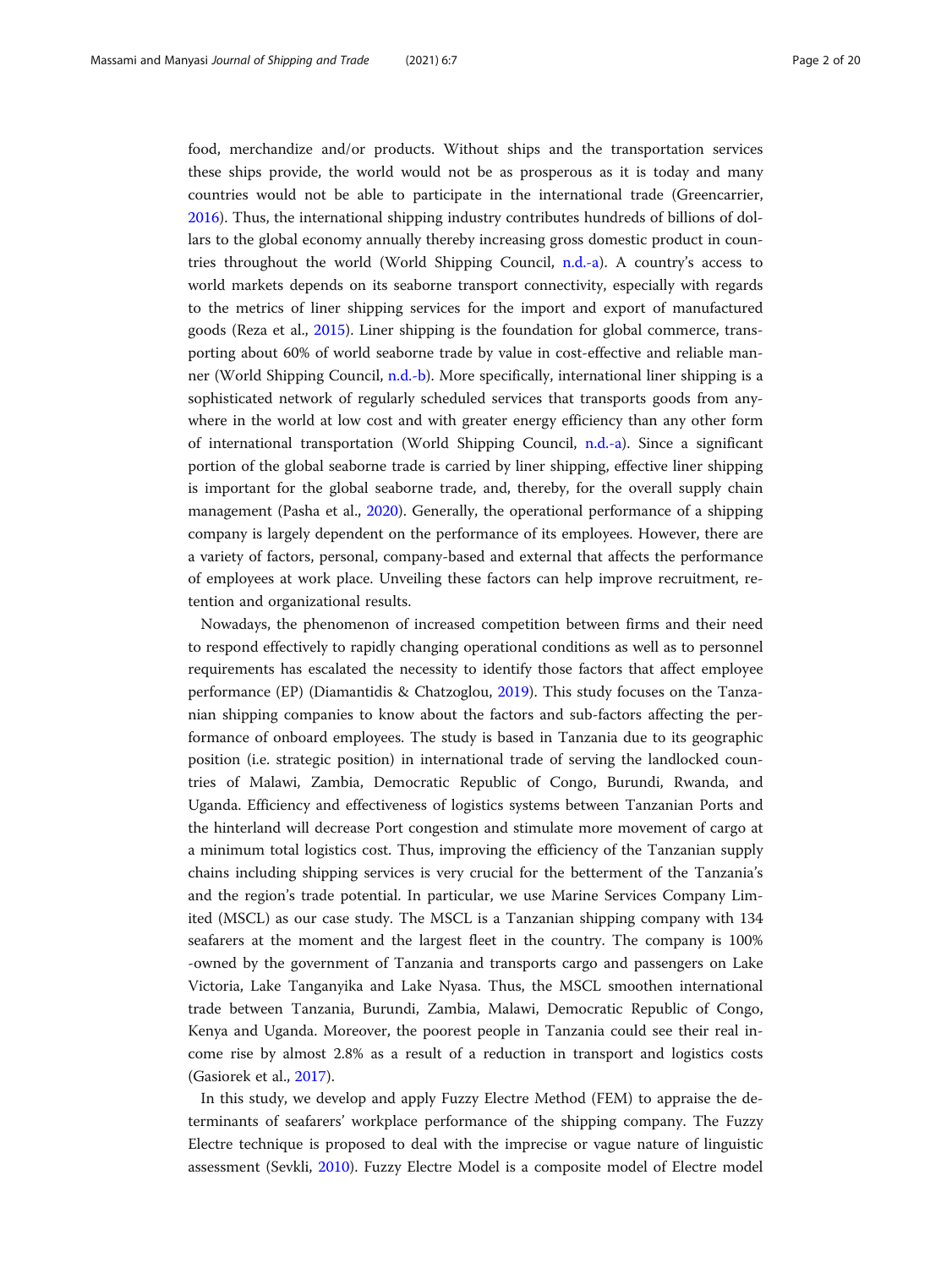and Fuzzy model. The Electre model is one of the outranking MCDM method which is widely recognized for policy analysis involving qualitative criteria (Rouyendegh & Erol, [2012](#page-18-0)). Fuzzy model, on the other hand, is applied to handle uncertainty and vagueness in the data set. More specifically, Fuzzy Electre Model is one of the fuzzy multi criteria decision making methods for resolving the ambiguity of concepts that are associated with decision maker's judgments (Komsiyah et al., [2019](#page-18-0)). The paper is organized as follows: Section 2 presents a review of the literature; Section 3 presents the Fuzzy Electre Model and Section 4 applies Fuzzy Electre Model to evaluate the determinants of work performance for seafarers. Lastly, Section 5 gives the conclusions.

#### Review of the literature

Numerous studies investigate the performance of employees in the workplace. This trend is based on the fact that firms have realized that they have to develop unique dynamic characteristics that empower their competitive advantages by focusing on the exploitation of their human resources (HR) as a strategic advantage (Diamantidis & Chatzoglou, [2019\)](#page-17-0). Sujatha and Krishnaveni (Sujatha & Krishnaveni, [2018](#page-18-0)) explore the knowledge creation practices and how does it influence the work performance of employees among pump manufacturing firms in South India. Alefari et al. (Alefari et al., [2018](#page-17-0)) present a conceptual model through system dynamics of the factors that affect employee performance and the different improvement initiatives. Osman et al. (Osman et al., [2016](#page-18-0)) investigate the relationship between innovation and employee performance at Tenaga Nasional Berhad (TNB), a utility company in Malaysia. Pawirosumarto et al. (Pawirosumarto et al., [2008\)](#page-18-0) present a study whose aims are to examine, analyse and explain the influence of leadership style, motivation and discipline to employee performance simultaneously and partially at PT. Kiyokuni Indonesia. Ibrahim et al. (Ibrahim et al., [2017\)](#page-18-0) examine the direct influence of both training methodology and trainers' effectiveness on soft skills acquisition and their influence on employees' work performance. Arian et al. (Arian et al., [2018](#page-17-0)) seek to identify the factors affecting job satisfaction in nurse educators. Tengpongsthorn (Tengpongsthorn, [2017](#page-18-0)) investigates the factors affecting the effectiveness of police performance in the Thai Metropolitan Police Bureau.

On the other hand, researchers and practitioners in the shipping industry investigate the factors that may influence positively or negatively the performance of seafarers' onboard ships. Rengamani and Murugan (Rengamani & Murugan, [2012](#page-18-0)) apply one-way ANOVA to investigate the work-related stress factors, physical stress factors and psychosocial factors in the process of assessing the stress levels of the seafarers who work on-board ships. Nguyen et al. (Nguyen et al., [2014](#page-18-0)) discuss the current challenges in the recruitment and retention of seafarers in Vietnam. Fan et al. (Fan et al., [2017](#page-17-0)) investigate employers' views on the current level of Chinese seafarers' communicative competence and its correlation with their employability in the international maritime labour market. Yuen et al. (Yuen et al., [2018](#page-19-0)) apply structural equation modelling for analysis of the core determinants of job satisfaction and performance of seafarers. Othman et al. (Othman et al., [2015](#page-18-0)) apply TOPSIS method to rank the root causes for distractions and the affected areas for three groups of Malaysian seafarers, Senior deck cadets, Senior deck officers and Junior deck officers. Park (Park, [2017\)](#page-18-0) reviews the trend and characteristics in the separation rate of maritime officers, and examines the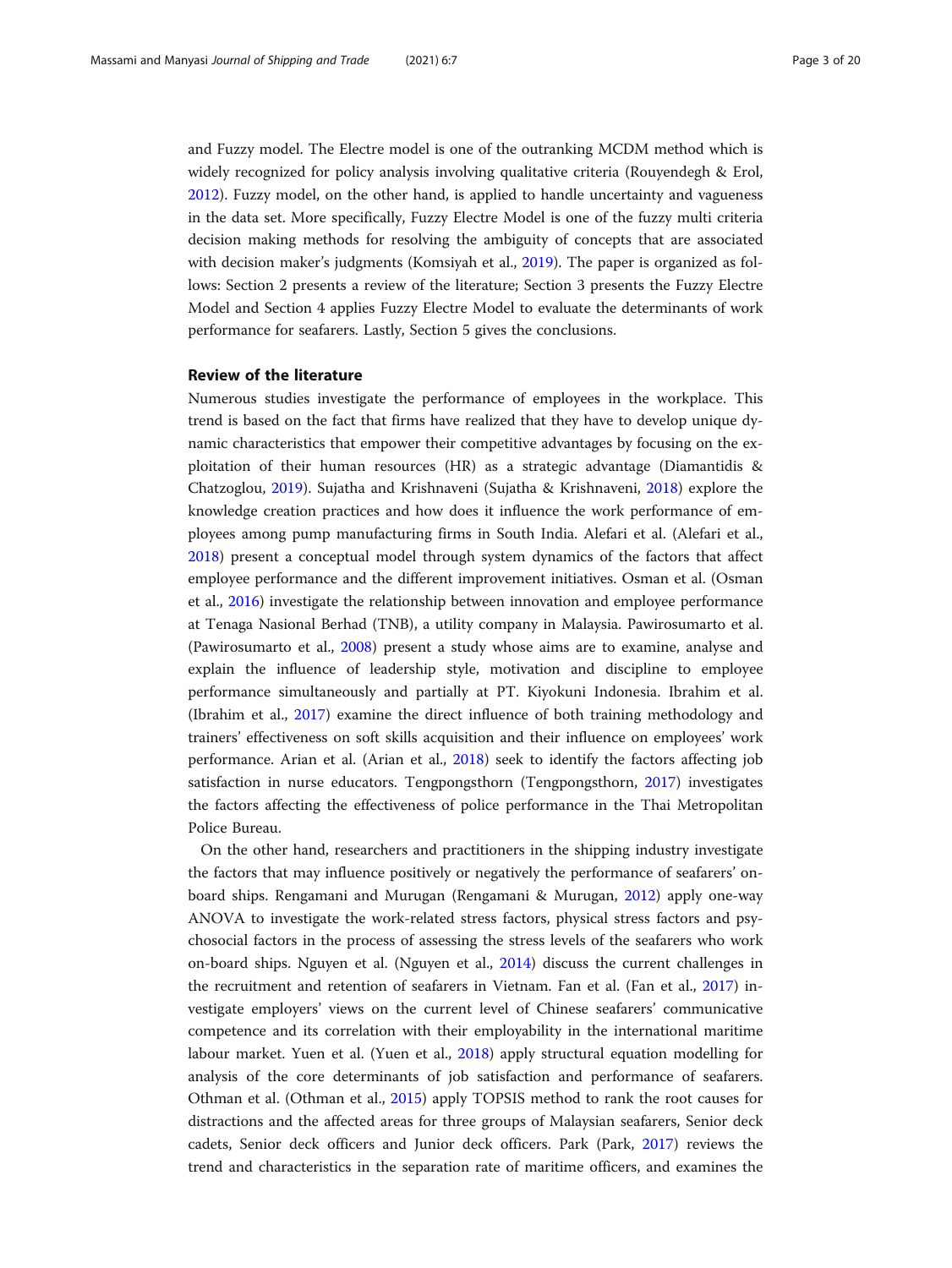main factors affecting the separation rate through panel data models. Tsai and Liou (Tsai & Liou, [2017\)](#page-18-0) apply exploratory factor analysis and multi-regression analysis to discover the problems existing in the seafarer recruitment system for shipping companies to retain skilful seafarers for their companies. Patchiappane and Rengamani (Patchiappane & Rengamani, [2018\)](#page-18-0) apply One-way ANOVA to examine the factors that are influencing the seafarers' job satisfaction, the factors which impact on them while accomplishing the allocated tasks on board ships and the factors which improve the satisfaction level. Despite their usefulness in evaluating work performance for seafarers, the conventional methods cannot accurately define the relative importance of each evaluation criterion due to uncertainty of subjective judgment when evaluating alternatives.

In this study, we develop and apply Fuzzy Electre Method (FEM) to evaluate the determinants of work performance of seafarers. The FEM has been applied extensively to tackle problems involving uncertainty and vagueness. Sevkli (Sevkli, [2010\)](#page-18-0) compares and contrasts crisp and fuzzy ELECTRE methods and applies the proposed methods to a manufacturing company in Turkey. Shojaie et al. (Shojaie et al., [2018\)](#page-18-0) apply fuzzy ELECTRE method in green supplier selection and examine suppliers of a pharmaceutical company in Iran in order to achieve a green health supply chain. Baki (Baki, [2016](#page-17-0)) applies fuzzy ELECTRE method to select personnel for a sales engineer post of an international firm. Yücel and Görener (Yücel & Görener, [2016](#page-19-0)) apply the ELECTRE method to evaluate the investment group's local acquisition opportunities. Mohammadi et al. (Mohammadi et al., [2011\)](#page-18-0) propose the ELECTRE Decision Making Method Based on Triangular Fuzzy numbers to be used for different types of rankings. Marbini et al. (Marbini et al., [2013](#page-18-0)) apply a fuzzy group Electre method to carry out safety and health assessment in hazardous waste recycling facilities.

Galo et al. (Galo et al., [2018](#page-17-0)) propose an approach to supplier categorization in the automotive industry based on the use of ELECTRE TRI combined with hesitant fuzzy. Kumar et al. (Kumar et al., [2017\)](#page-18-0) apply fuzzy ELECTRE to evaluate operational performance and ranking of cellular mobile telephone service providers. Yu et al. (Yu et al., [2018](#page-19-0)) apply ELECTRE methods to prioritize criteria in the MCDM environment. Zandi and Roghanian (Zandi & Roghanian, [2013](#page-19-0)) extend ELECTRE I method based on VIKOR to rank a set of alternatives versus a set of criteria to show the decision maker's preferences. Liao et al. (Liao et al., [2018\)](#page-18-0) extend the ELECTRE II method to solve the MCDM problems under the uncertain environment in terms of hesitant fuzzy linguistic term set (HFLTS). Chen and Xu (Chen & Xu, [2015](#page-17-0)) suggest hesitant fuzzy ELECTRE II approach to efficiently handle different opinions of group members that are frequently encountered when handling the MCDM problems. Petrović et al. (Petrović et al., [2018](#page-18-0)) propose an approach to enhance the accuracy of input data in the ELECTRE based stepwise benchmarking model. Mousavi et al. (Mousavi et al., [2017\)](#page-18-0) present a new decision model based on modified elimination and choice translating reality (ELECTRE) under a hesitant fuzzy environment for solving the multi-attribute group decisionmaking (MAGDM) problems in the energy sector. Zhong and Yao (Zhong & Yao, [2017](#page-19-0)) extend the ELECTRE method using interval type-2 fuzzy numbers to ensure more effective multi-criteria group decision making in uncertain environments. Fernández et al. (Fernández et al., [2017](#page-17-0)) present a method for multiple criteria ordinal classification based on ELECTRE TRI-B. Govindan and Jepsen (Govindan & Jepsen, [2016](#page-18-0))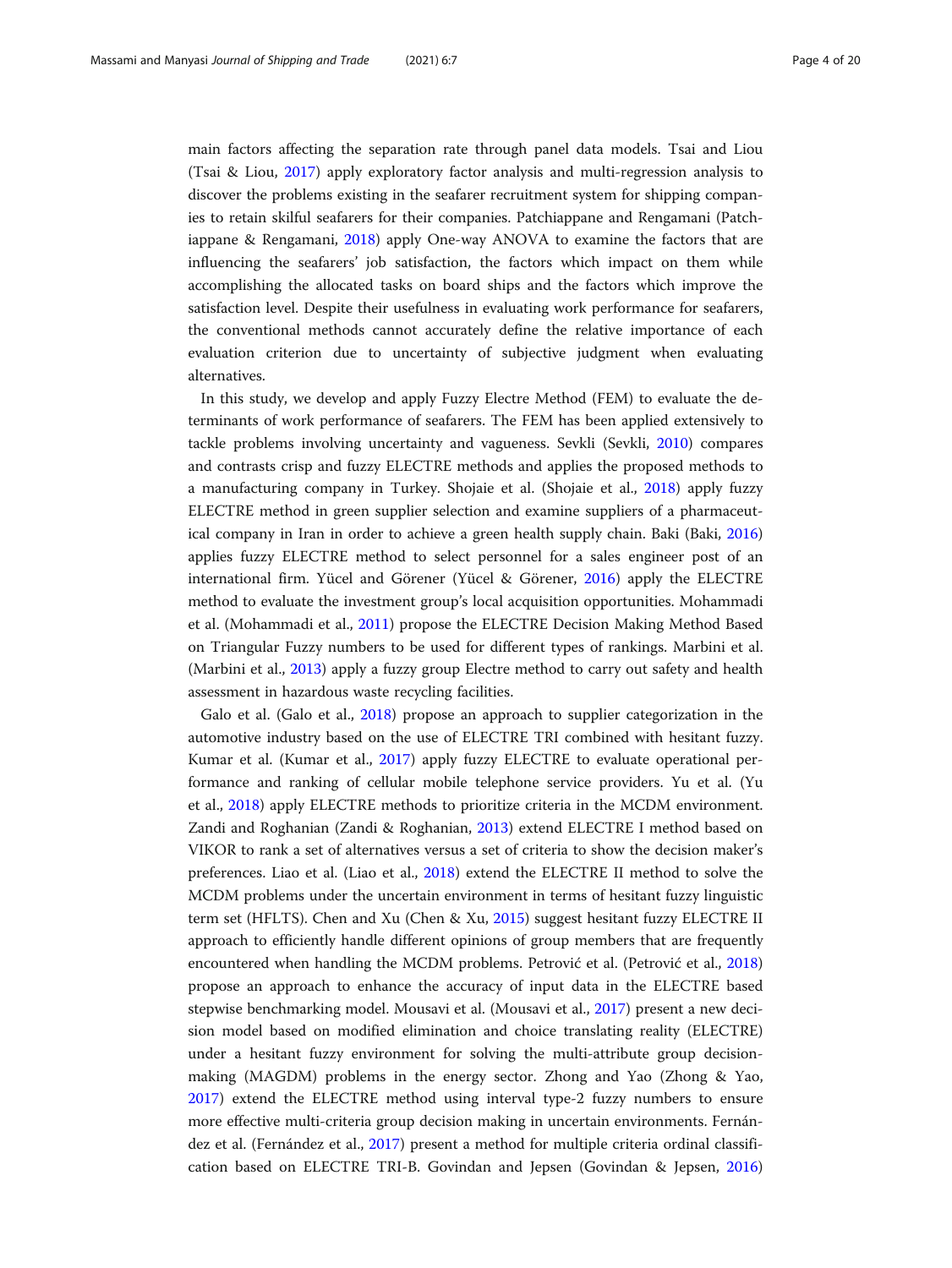<span id="page-4-0"></span>investigate how ELECTRE and ELECTRE-based methods have been considered in various areas. Peng et al. (Peng et al., [2015](#page-18-0)) present a method for comparing multi-hesitant fuzzy numbers (MHFNs). Doumpos and Figueira (Doumpos & Figueira, [2019\)](#page-17-0) use ELECTRE TRI-NC method to construct internal credit rating models in an expertbased judgment framework. Marbini and Tavana (Marbini & Tavana, [2011\)](#page-18-0) propose an alternative fuzzy outranking method by extending the Electre I method to take into account the uncertain, imprecise and linguistic assessments provided by a group of decision-makers. Antonella et al. (Antonella et al., [2017](#page-17-0)) apply the Multi-Criteria Decision Making (MCDM) method ELECTRE TRI to assign failure modes to predefined and ordered risk classes from the highest to the lowest risky ones. Neto et al. (Neto et al., [2017](#page-18-0)) apply the ELECTRE-TRI multiple criteria decision making to assist the distribution centres of a Brazilian retail enterprise to decide on the investment to be carried out in a new technological structure to be implemented in the central data processing system of the company. Terrientes et al. (Terrientes et al., [2015\)](#page-18-0) propose an ELECTRE-III-H method for ranking a set of alternatives evaluated using multiple and conflicting criteria that are organized in a hierarchical structure. Dong et al. (Dong et al., [2014\)](#page-17-0) apply ELECTRE-II method to rank seven wind/solar hybrid power stations.

From the literature, it is revealed that limited MCDM studies are focussing on seafarers' workplace performance. More specifically, Nguyen et al. (Nguyen et al., [2015](#page-18-0)) state that though there have been many studies examining the impacts of various factors on employee performance, very few examine more than three factors at one-time. Moreover, none study on seafarers' workplace performance is investigated in the Tanzanian perspective. Thus, this study fills in the identified gap in the literature.

#### Fuzzy Electre model

Fuzzy Electre Methods have been applied extensively in the literature to solve Multi-Criteria Decision Making (MCDM) problems involving both qualitative and quantitative criteria. The application of Fuzzy Electre Model (FEM) involves the use of Fuzzy numbers. There are various Fuzzy numbers in use from the literature. However, most of the researchers and practitioners employ Triangular Fuzzy Numbers (TFNs). Unlike the previous studies, the current research does not apply the TFNs. More specifically, this study uses a simple procedure i.e. fuzzy membership grade to determine the weight of each evaluation criterion. The proposed Fuzzy Electre Model (FEM) is given as follows:

- **Step 1**: Formulation of Alternatives and Decision Criteria. We assume  $m$ alternatives and  $n$  decision criteria . Thus; each alternative is evaluated by a decision-maker with respect to  $n$  criteria.
- Step 2: Construction of Evaluation Scale of Fuzzy Numbers. We develop the evaluation scale of fuzzy numbers for the decision criteria as shown in Table 1.

| Linguistic Term $n(LT_n)$                      | $C1$ (VP) | $C2$ (P) | $C_{2}$ (M) | $C_{4}$ (G) | $C_{5}$ (VG) |
|------------------------------------------------|-----------|----------|-------------|-------------|--------------|
| Fuzzy Membership Grade $n$ (FMG <sub>n</sub> ) |           | 0.       |             |             | 0.9          |
| Weight of Criterion $n(W_n)$                   | 0.04      | 0.12     | 0.20        | 0.28        | 0.36         |

|  |  | Table 1 Evaluation Scale of Fuzzy Numbers |  |  |  |  |
|--|--|-------------------------------------------|--|--|--|--|
|--|--|-------------------------------------------|--|--|--|--|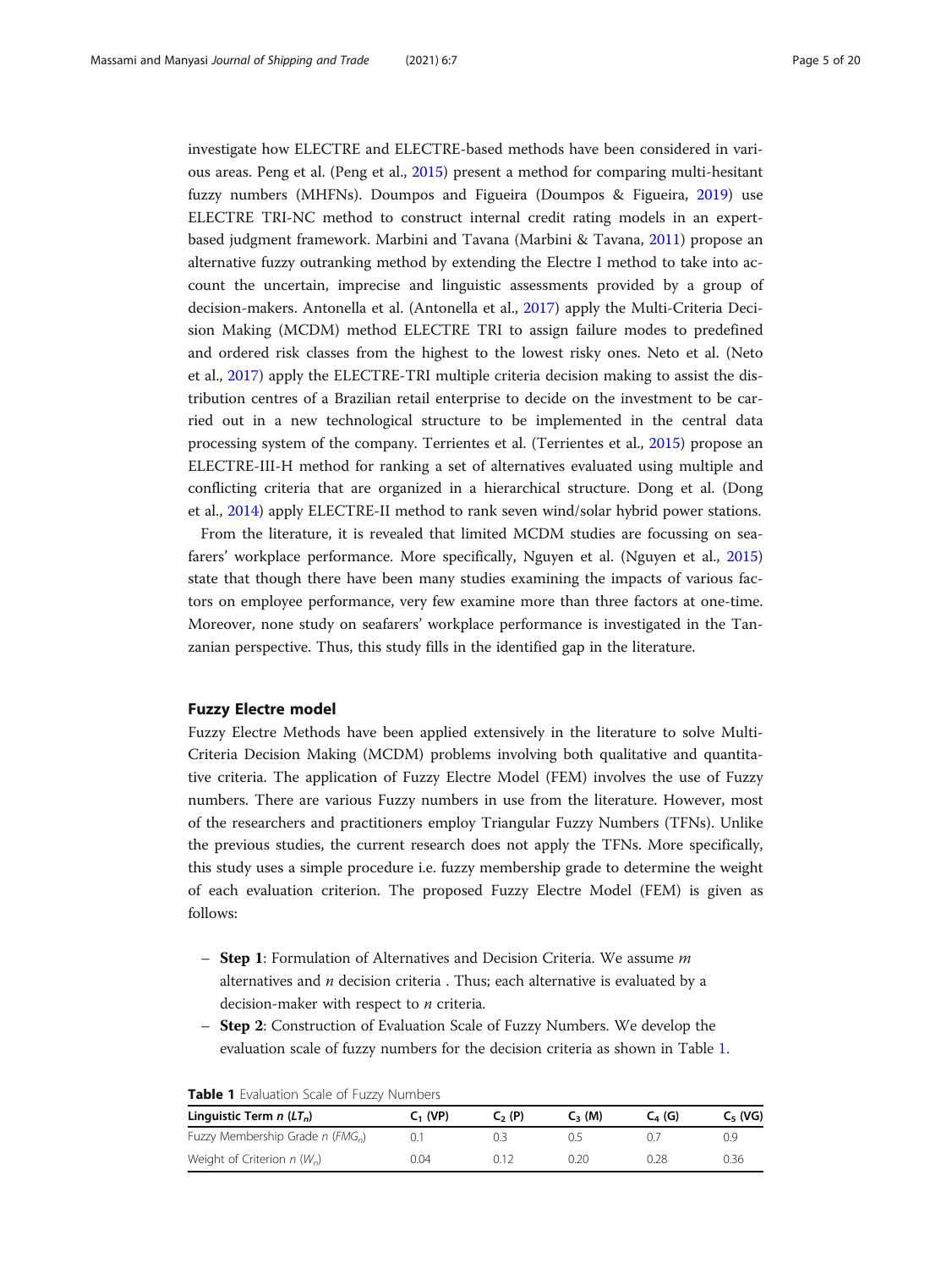<span id="page-5-0"></span>In Table [1](#page-4-0), the weight of each linguistic term  $(LT_n)$  is given by eq. (1).

$$
W_n = \frac{FMG_n}{\sum_{\forall n} FMG_n}, \quad n \in \{1, 2, \ldots N\}
$$
\n
$$
(1)
$$

(Where) 
$$
\sum_{n=1}^{N} W_n = 1
$$

- Step 3: Construction of the Decision Matrix. The data collected from Practitioner  $k$ leads to the formation of the decision matrix given by eq. (2).

$$
X = [x_{mn}]; x_{mn} = \frac{1}{K} \sum_{k=1}^{K} x_{mn}^{k} \quad m \in \{1, 2, ...M\}, n \in \{1, 2, ...N\}, \quad k \in \{1, 2, ...K\}
$$
 (2)

– **Step 4**: Computation of the Overall Decision Matrix X. We use the values given by eq.  $(2)$  to deduce the Overall decision matrix X as given by eq.  $(3)$ .

$$
X = [x_{mn}]; x_{mn} = \frac{1}{K} \sum_{k=1}^{K} x_{mn}^{k}
$$
 (3)

- **Step 5:** Computation of the Normalized Decision Matrix  $(R)$ .

The normalized decision matrix is given by eq. (4).

$$
R = [r_{mn}]; r_{mn} = \frac{x_{mn}}{\sum_{n=1}^{N} x_{mn}}, \ m \in \{1, 2, ...M\}, \ n \in \{1, 2, ...N\}
$$
 (4)

#### - Step 6: Computation of the Weighted Normalized Decision Matrix (V).

We use the Normalized Decision Matrix and the Matrix for Weights of the Criteria to compute the Weighted Normalized Decision Matrix as given by eq. (5).

$$
V = [\nu_{mn}]; \nu_{mn} = r_{mn}.\nu_{nn}, \ \ m \in \{1, 2, ...\ M\}, n \in \{1, 2, ...\ N\} \tag{5}
$$

Where  $W = [w_{nn}]$  is a diagonal matrix with diagonal elements  $w_1, w_2, ... w_n$ .

– Step 7: Computation of Concordance and Discordance Sets. If an alternative is better than or equal to the other element of the pair it is considered under concordance set. Thus, the concordance set is composed as given by eq. [\(6a\)](#page-6-0).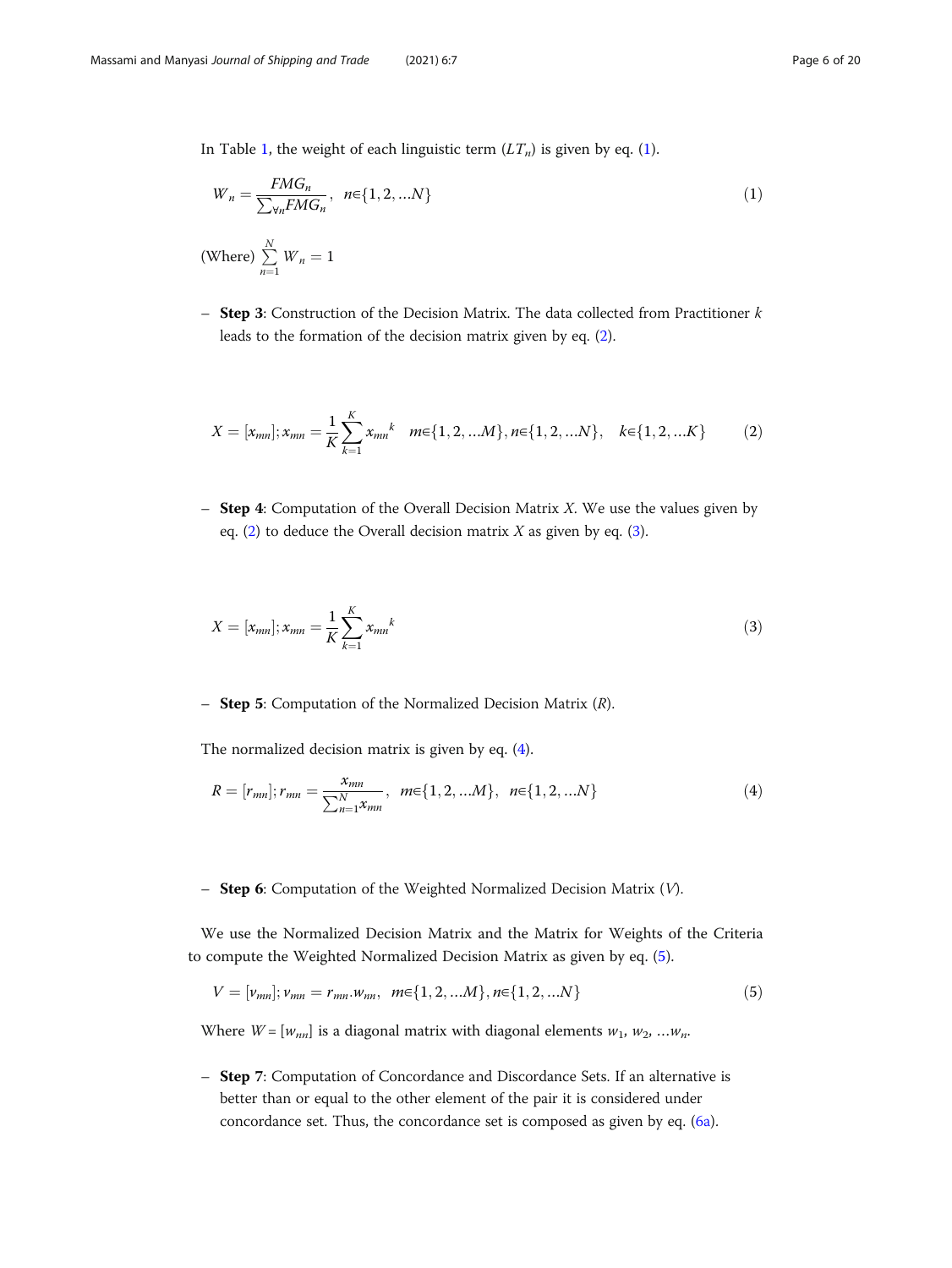<span id="page-6-0"></span>
$$
C(p,q) = \{n|v_{pn} \ge v_{qn}\}, \ \ n \in \{1,2,...N\} \tag{6a}
$$

If an alternative is worse than the other element of the pair for relevant criteria it is considered under discordance set. Thus, the discordance set is defined as given by eq. (6b).

$$
D(p,q) = \{n|v_{pn} < v_{qn}\}, \ \ n \in \{1, 2, ...N\}
$$
 (6b)

– Step 8: Computation of Concordance and Discordance Indices. The concordance index of  $(p, q)$  i.e.  $C_{pq}$  is obtained by adding the weights of elements in the Concordance set and is given by eq. (7a).

$$
C_{pq} = \sum_{j^*} w_{j^*}, \quad j^* \in C(p, q) \tag{7a}
$$

The discordance index of  $(p, q)$  i.e.  $D_{pq}$  is given by eq. (7b).

$$
C_{pq} = \frac{\sum_{j} |v_{pj} + v_{qj} + v_{qj}|}{\sum_{\forall j} |v_{pj} - v_{qj}|}, j^+ \in D(p, q)
$$
\n(7b)

– Step 9: Determining the Outranking. The averages of Concordance and Discordance indices are computed at this stage. In the Concordance index set, any  $C_{pq}$  greater than or equal to the mean of Concordance indices  $(\overline{C})$  is stated as *Yes*. In the set of Discordance indices, any  $D_{pq}$  less than the mean of Discordance indices  $(\overline{D})$  is stated as No. Thus, alternative P outranks alternative q when the relations given by eq.  $(8a)$  are true.

$$
C_{pq} \ge \overline{C}; D_{pq} < \overline{D}, \ p, q \in \{1, 2, \dots M\} \tag{8a}
$$

The mean values of the Concordance and Discordance indices are given by eq. (8b).

$$
\overline{C} = \frac{1}{T} \sum_{t \in T} C_{pq}, \ \overline{D} = \frac{1}{T} \sum_{t \in T} D_{pq}
$$
 (8b)

T: Number of non-repetitive pairs of alternatives  $p$  and  $q$ .

– Step 10: Determining Net Concordance and Discordance Indices. The net concordance and discordance indices are computed to make the ranking amongst alternatives as given by eqs.  $(9a)$  and  $(9b)$  $(9b)$ .

$$
NC_p = \sum_{p \neq q} C_{pq} - \sum_{q \neq p} C_{qp}, \ p, q \in \{1, 2, \dots M\}
$$
\n(9a)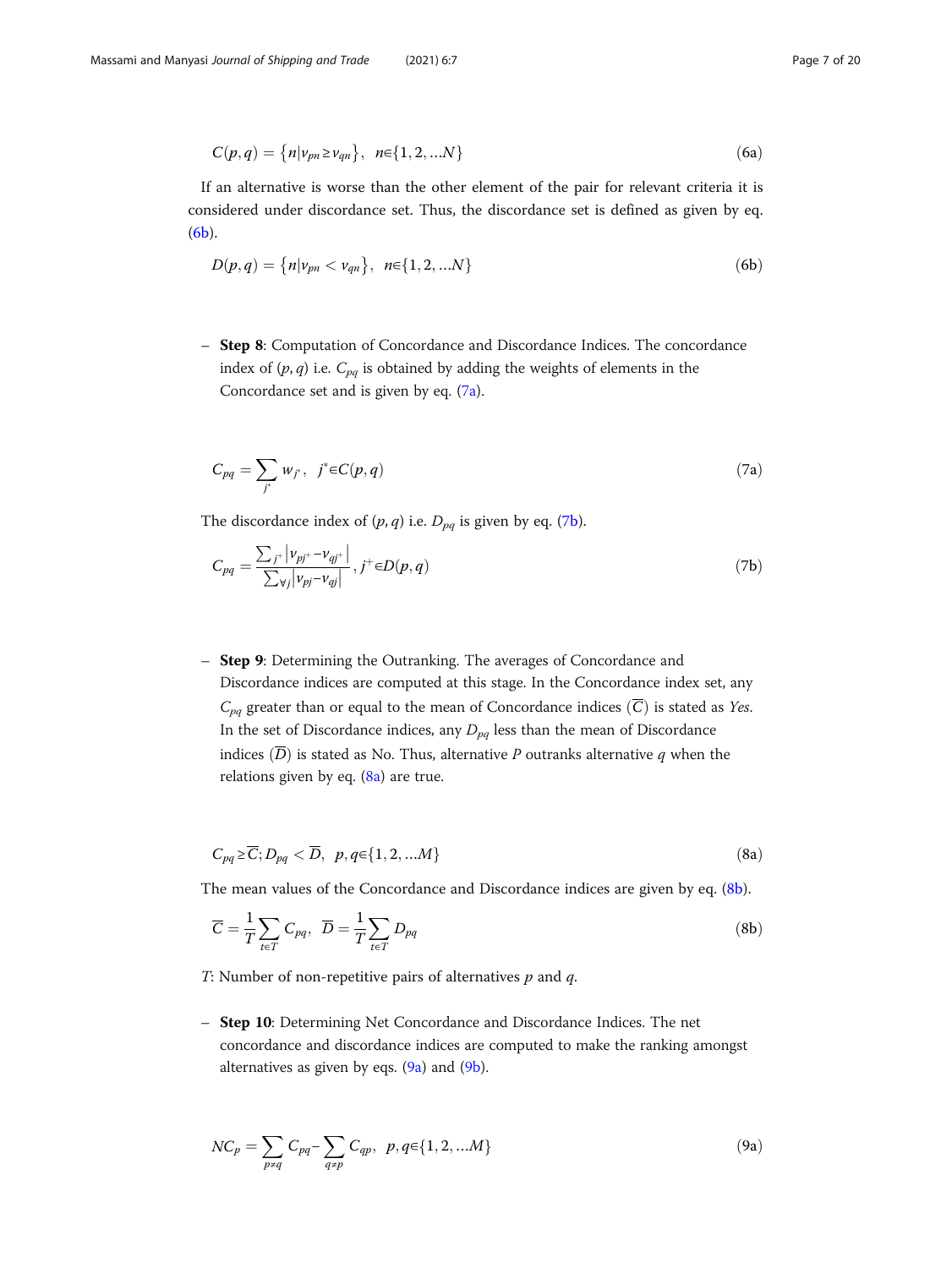<span id="page-7-0"></span>
$$
ND_p = \sum_{p \neq q} D_{pq} - \sum_{q \neq p} D_{qp}, \ p, q \in \{1, 2, \dots M\}
$$
\n(9b)

The final rank is obtained by sorting the net concordance and discordance indices from the largest to smallest for C and from the smallest to the largest for D. Not always C and D give the same rank, there is a possibility of having more than one best alternative for some cases.

– Step 11: Determining a Composite Ranking. In case there is no alternative with the highest value of net concordance index and the lowest value of net discordance index, the alternatives are ranked based on the concordance and discordance indices where each alternative is ranked by taking the average of the two rankings. The alternative with the highest average ranking is considered to be the best alternative (Yoon & Hwang, [1995\)](#page-18-0). Alternatives with the same average ranking would be considered equally suited.

# Application of fuzzy Electre model to evaluate the determinants of work performance for seafarers

Review of studies by Patchiappane and Rengamani (Patchiappane & Rengamani, [2018](#page-18-0)), Tsai and Liou (Tsai & Liou, [2017](#page-18-0)), and experts'opinions identify the following determinants of work place performance for seafarers as shown in Table [2](#page-8-0).

Table [2](#page-8-0) reveals the sub-divisions of Job benefits, Work environment, Ship specifics, organizational culture, and Social impacts. This section represents the perceptions of MSCL seafarers on each of these work performance determining factors.

# Evaluation of determinant factors for seafarers work performance Computation of the overall decision matrix

We use the data collected from 30 seafarers working for MSCL to form a decision matrix for a Practitioner  $k$  i.e. equation [\(2\)](#page-5-0). We then use values from all decision matrices and eq. ([3\)](#page-5-0) to give the overall decision matrix as shown in Table [3.](#page-8-0)

The overall decision matrix contains competitive alternatives (i.e. determinant factors) row-wise, with their crisp scores in the fuzzy evaluation scale. These determinant factors are job benefits  $(D_1)$ , work environment  $(D_2)$ , ship specifics  $(D_3)$ , organizational culture  $(D_4)$ , and social impacts  $(D_5)$ . The values in Table [3](#page-8-0) are used to form the normalized decision matrix in next section.

#### Computation of the normalized decision matrix

In order to transform the values in Table [3](#page-8-0) into standard form, we apply eq. ([4](#page-5-0)) to compute the values that form the normalized decision matrix given in Table [4](#page-9-0).

Values in the normalized decision matrix i.e. Table [4](#page-9-0) and weights of the evaluation criteria are used for the computation of values that form the weighted normalized decision matrix which is represented in next section.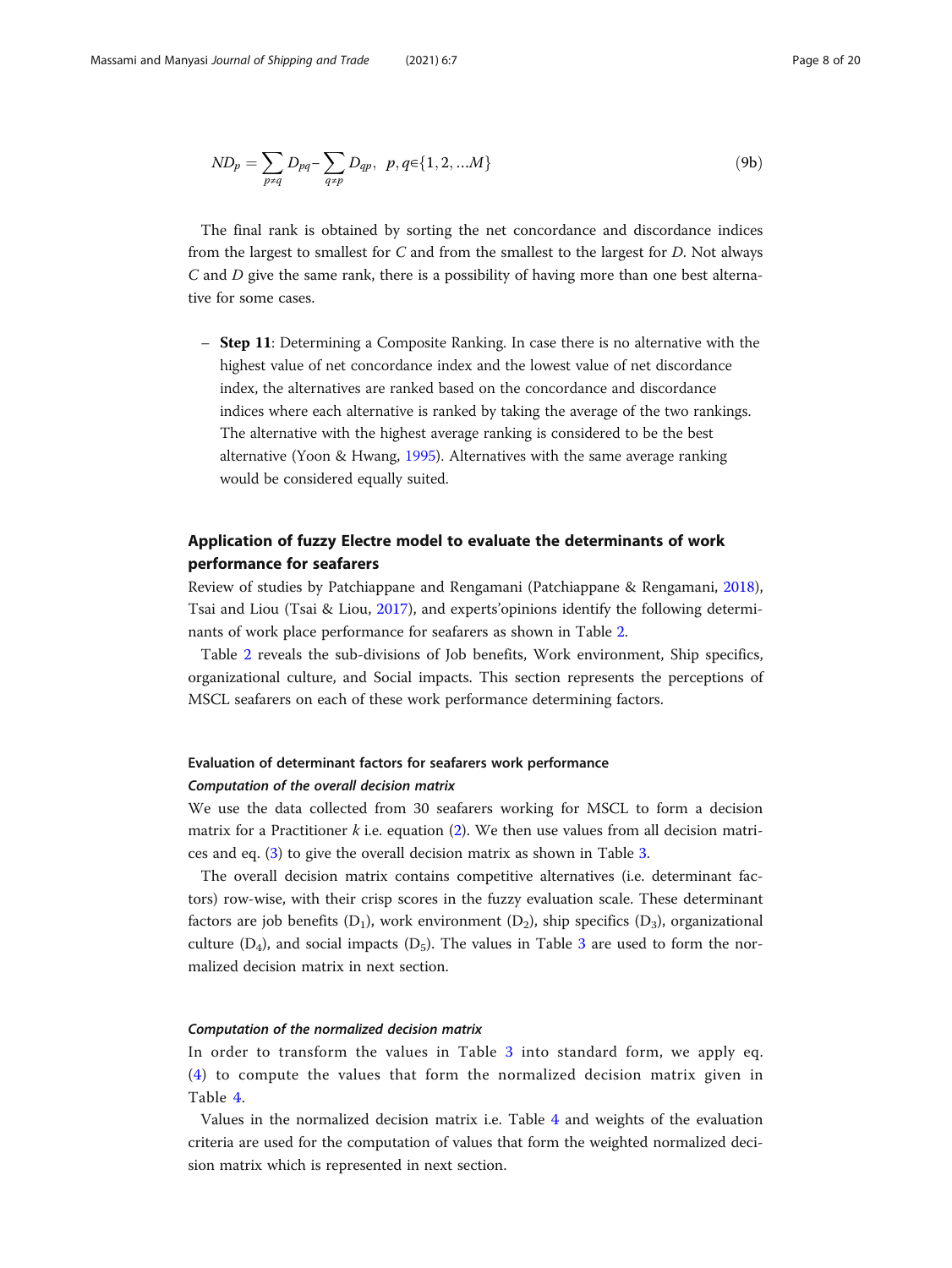| Determinant Factor (D <sub>m</sub> )    | Determinant Sub-factor (D <sub>mn</sub> )                              |  |  |
|-----------------------------------------|------------------------------------------------------------------------|--|--|
| $D_1$ : Job benefits                    | D <sub>11</sub> : Salary and increments                                |  |  |
|                                         | D <sub>12</sub> : Dignity and respect                                  |  |  |
|                                         | $D_{13}$ : Reward as per achievement                                   |  |  |
|                                         | $D_{14}$ : Promotion                                                   |  |  |
|                                         | D <sub>15</sub> : Pension and insurance benefits                       |  |  |
| D <sub>2</sub> : Work environment       | D <sub>21</sub> : Weather condition/Natural calamity                   |  |  |
|                                         | D <sub>22</sub> : Facilities and technology                            |  |  |
|                                         | D <sub>23</sub> : Maritime regulations and rules                       |  |  |
|                                         | D <sub>24</sub> : Existence of maritime piracy threat                  |  |  |
| $D_3$ : Ship specifics                  | D <sub>31</sub> : Condition of accommodation spaces                    |  |  |
|                                         | D <sub>32</sub> : Equipment reliability and/or maintenance of the ship |  |  |
|                                         | $D_{33}$ : Ship design and automation                                  |  |  |
|                                         | D <sub>34</sub> : Ship vibration, noise and ship motion                |  |  |
| D <sub>4</sub> : Organizational culture | D <sub>41</sub> : Team work and management supports                    |  |  |
|                                         | D <sub>42</sub> : Training and development                             |  |  |
|                                         | D <sub>43</sub> : Time pressure and heavy workloads                    |  |  |
|                                         | D <sub>44</sub> : Gap between company's policy and practice            |  |  |
|                                         | D <sub>45</sub> : Transparency and feedback                            |  |  |
|                                         | D <sub>46</sub> : Role and accountability clarity                      |  |  |
|                                         | $D_{47}$ : Irregular sleeping and rest hours                           |  |  |
| D <sub>5</sub> : Social impacts         | D <sub>51</sub> : Availability of recreation activities                |  |  |
|                                         | D <sub>52</sub> : Long stay on-board and reduced shore leave           |  |  |
|                                         | D <sub>53</sub> : Port regulations and visa problem                    |  |  |

<span id="page-8-0"></span>Table 2 Determinants of work place performance for seafarers

### Computation of the weighted normalized decision matrix

We multiply the normalized decision matrix and the matrix for weights of the evaluation criteria to give values that form the weighted normalized decision matrix as given in Table [5](#page-9-0).

Table [5](#page-9-0) i.e. the weighted normalized decision matrix gives values that are used in the construction of values in the concordance and discordance sets.

#### Computation of concordance and discordance sets

Using the values in Table  $5$ , eq.  $(6a)$  and eq.  $(6b)$  $(6b)$ , we ascertain values in the concordance and discordance sets as depicted in Table [6](#page-10-0).

|                | <b>TUDIC J</b> OVERIL UCCISION HIGHLIA |          |             |           |            |  |  |  |
|----------------|----------------------------------------|----------|-------------|-----------|------------|--|--|--|
| $D_m$          | $C_1$ (VP)                             | $C2$ (P) | $C_{3}$ (M) | $C_4$ (G) | $C_5$ (VG) |  |  |  |
| $D_1$          | 0.0000                                 | 0.2000   | 0.3333      | 0.4667    | 0.0000     |  |  |  |
| D <sub>2</sub> | 0.0000                                 | 0.0000   | 0.4333      | 0.5667    | 0.0000     |  |  |  |
| $D_3$          | 0.0000                                 | 0.0000   | 0.3667      | 0.6000    | 0.0333     |  |  |  |
| $D_4$          | 0.0000                                 | 0.0000   | 0.3333      | 0.6333    | 0.0333     |  |  |  |
| $D_5$          | 0.0000                                 | 0.0000   | 0.3000      | 0.5333    | 0.1667     |  |  |  |

Table 3 Overall decision matrix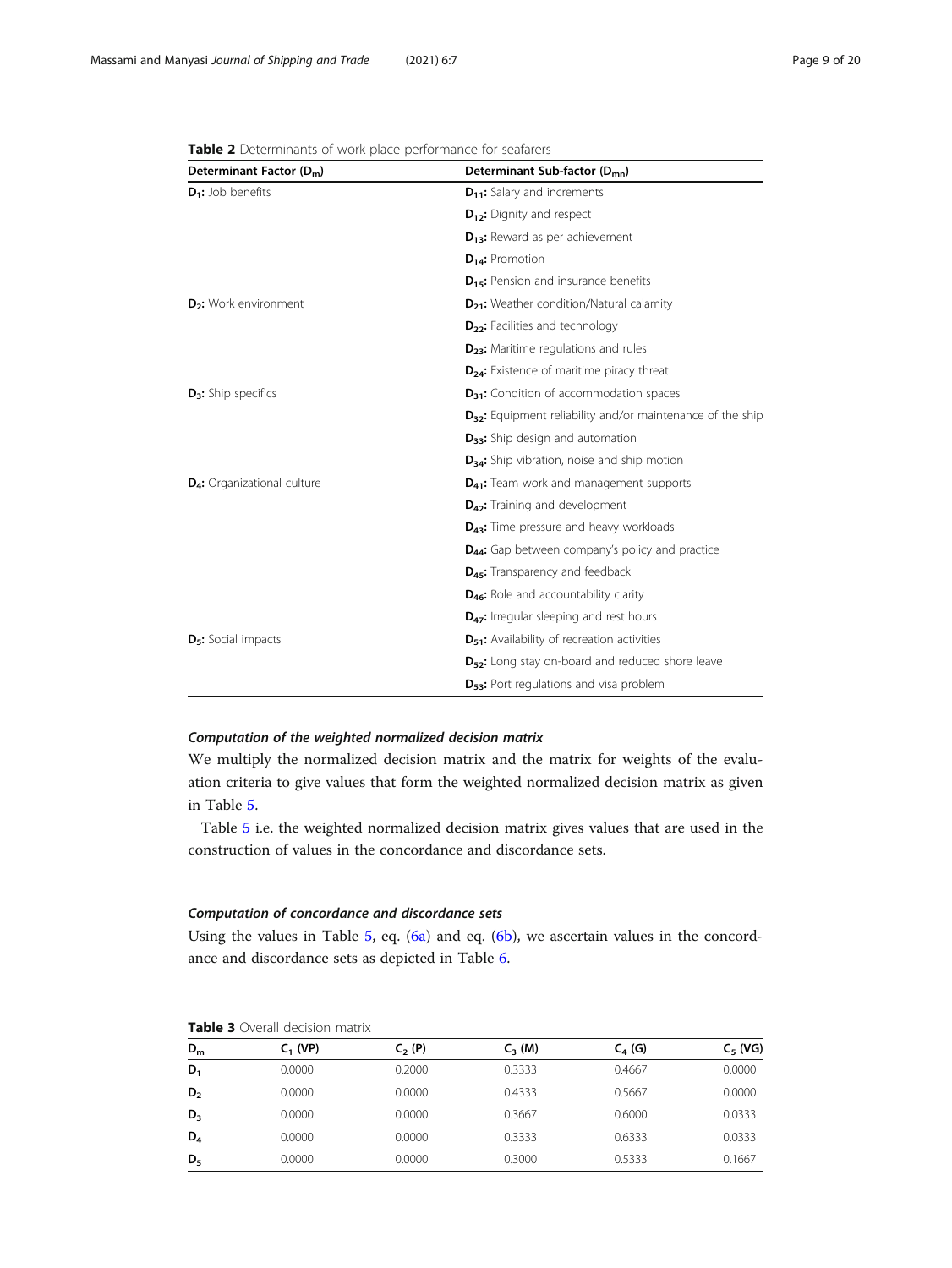| $D_m$          | $C_1$ (VP) | $C_2(P)$ | $C_3$ (M) | $C_4(G)$ | $C_5$ (VG) | Ν<br>$X_{mn}$<br>$n=1$ |
|----------------|------------|----------|-----------|----------|------------|------------------------|
| $D_1$          | 0.0000     | 0.2000   | 0.3333    | 0.4667   | 0.0000     | 1.0000                 |
| D <sub>2</sub> | 0.0000     | 0.0000   | 0.4333    | 0.5667   | 0.0000     | 1.0000                 |
| $D_3$          | 0.0000     | 0.0000   | 0.3667    | 0.6000   | 0.0333     | 1.0000                 |
| $D_4$          | 0.0000     | 0.0000   | 0.3333    | 0.6334   | 0.0333     | 1.0000                 |
| $D_5$          | 0.0000     | 0.0000   | 0.3000    | 0.5333   | 0.1667     | 1.0000                 |

<span id="page-9-0"></span>Table 4 The normalized decision matrix

Concordance values in Table [6](#page-10-0) are used in the computation of the concordance indices. Similarly, the discordance values in Table [6](#page-10-0) are engaged in the calculation of the discordance indices as detailed in next section.

#### Computation of concordance and discordance indices

We apply eq.  $(7a)$  $(7a)$  $(7a)$  and eq.  $(7b)$  to compute concordance and discordance indices as shown in Table [7](#page-10-0). The same table also shows the outranking among alternatives deduced using eq.  $(8a)$  $(8a)$  $(8a)$  and eq.  $(8b)$  $(8b)$ .

The values of concordance indices in Table [7](#page-10-0) are summed up for each pair of alternatives to give the net concordance index. Similarly, the values of disconcordance indices in Table [7](#page-10-0) are summed up for each pair of alternatives to give the net disconcordance index. The net concordance and discordance indices are shown in next section.

#### Determination of the net concordance and discordance indices

We use the values in Table [7](#page-10-0), eq.  $(9a)$  and eq.  $(9b)$  $(9b)$  to determine the net concordance and discordance indices for each determinant factor as shown in Table [8](#page-11-0).

Table [8](#page-11-0) reveals the existence of two different ranks for alternatives (i.e. determinant factors)  $D_3$  and  $D_5$ . Consequently, we need to undertake a composite ranking for the determinant factors as given in next section.

#### Determination of a composite ranking

We use the rank deduced by the net concordance index (RC) and the rank deduced by the net discordance index (RD) to get the composite rank (CR) measure of the alternatives (i.e. determinant factors) as shown in Table [9](#page-11-0).

The composite rank measure in Table [9](#page-11-0) reveals that seafarers consider *ship specifics*, organizational culture and social impacts as the most determinant factors for work performance. The seafarers also perceive that job benefits is the least influential factor on work performance followed by the work environment on-board ships. Thus, the MSCL

**Table 5** The weighted normalized decision matrix

| $D_m$          | $C_1$ (VP) | $C_2(P)$ | $C_{3}$ (M) | $C_4$ (G) | $C_5$ (VG) |  |  |
|----------------|------------|----------|-------------|-----------|------------|--|--|
| $D_1$          | 0.0000     | 0.0240   | 0.0667      | 0.1307    | 0.0000     |  |  |
| D <sub>2</sub> | 0.0000     | 0.0000   | 0.0867      | 0.1587    | 0.0000     |  |  |
| $D_3$          | 0.0000     | 0.0000   | 0.0733      | 0.1680    | 0.0120     |  |  |
| $D_4$          | 0.0000     | 0.0000   | 0.0667      | 0.1774    | 0.0120     |  |  |
| $D_5$          | 0.0000     | 0.0000   | 0.0600      | 0.1493    | 0.0600     |  |  |
|                |            |          |             |           |            |  |  |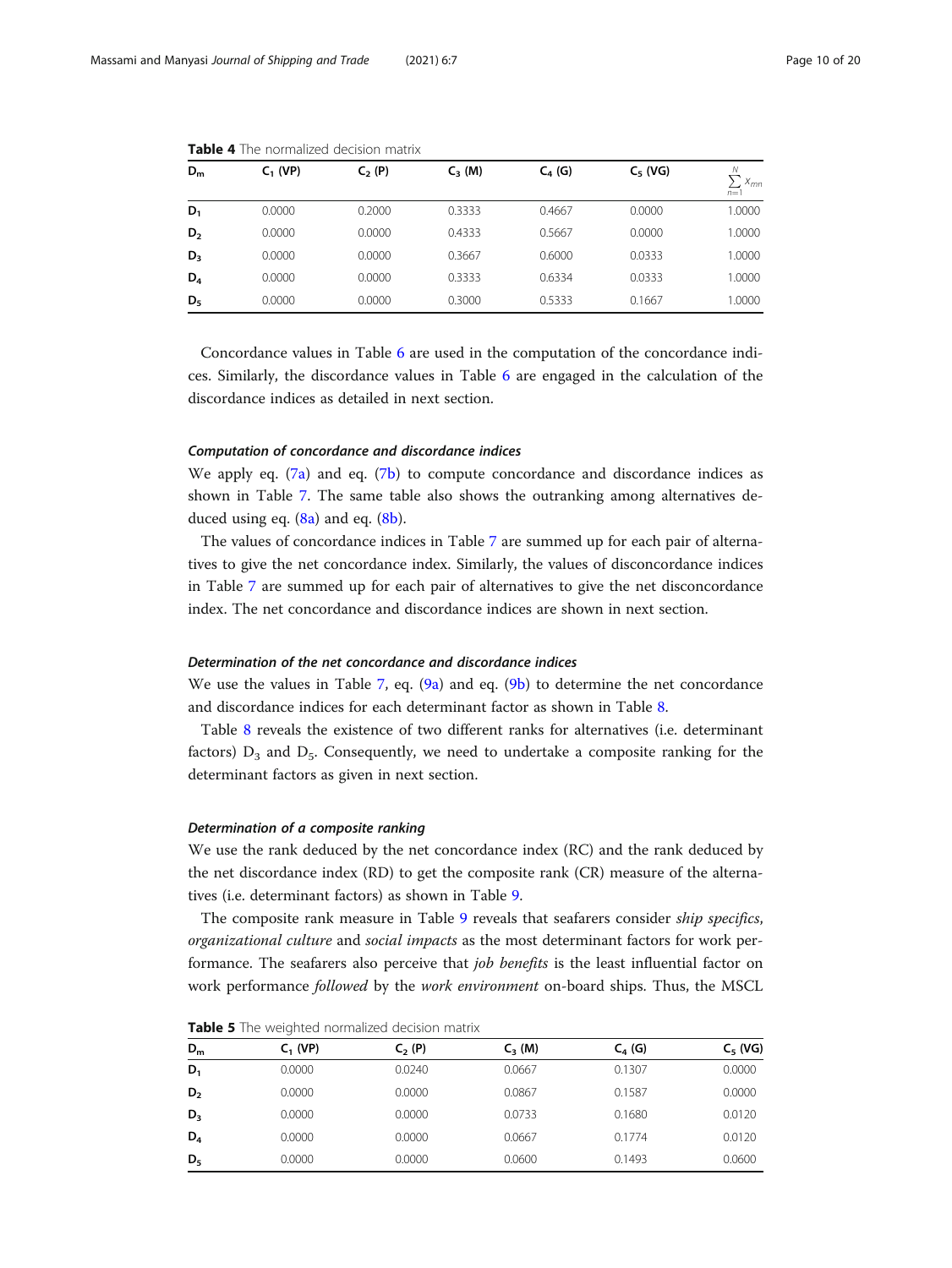| C(p, q) | $\{n \mid v_{pn} \geq v_{qn}\}$ | D(p, q) | $\{n \mid v_{pn} < v_{qn}\}\$ |
|---------|---------------------------------|---------|-------------------------------|
| C(1, 2) | ${1, 2, 5}$                     | D(1, 2) | ${3, 4}$                      |
| C(1, 3) | ${1, 2}$                        | D(1, 3) | ${3, 4, 5}$                   |
| C(1, 4) | ${1, 2, 3}$                     | D(1, 4) | ${4, 5}$                      |
| C(1, 5) | ${1, 2, 3}$                     | D(1, 5) | ${4, 5}$                      |
| C(2, 1) | $\{1, 3, 4, 5\}$                | D(2, 1) | ${2}$                         |
| C(2, 3) | ${1, 2, 3}$                     | D(2, 3) | ${4, 5}$                      |
| C(2, 4) | ${1, 2, 3}$                     | D(2, 4) | ${4, 5}$                      |
| C(2, 5) | ${1, 2, 3, 4}$                  | D(2, 5) | ${5}$                         |
| C(3, 1) | $\{1, 3, 4, 5\}$                | D(3, 1) | ${2}$                         |
| C(3, 2) | ${1, 2, 4, 5}$                  | D(3, 2) | ${3}$                         |
| C(3, 4) | $\{1, 2, 3, 5\}$                | D(3, 4) | $\{4\}$                       |
| C(3, 5) | ${1, 2, 3, 4}$                  | D(3, 5) | ${5}$                         |
| C(4, 1) | $\{1, 3, 4, 5\}$                | D(4, 1) | ${2}$                         |
| C(4, 2) | ${1, 2, 4, 5}$                  | D(4, 2) | ${3}$                         |
| C(4, 3) | ${1, 2, 4, 5}$                  | D(4, 3) | ${3}$                         |
| C(4, 5) | ${1, 2, 3, 4}$                  | D(4, 5) | ${5}$                         |
| C(5, 1) | $\{1, 4, 5\}$                   | D(5, 1) | ${2, 3}$                      |
| C(5, 2) | ${1, 2, 5}$                     | D(5, 2) | ${3, 4}$                      |
| C(5, 3) | ${1, 2, 5}$                     | D(5, 3) | ${3, 4}$                      |
| C(5, 4) | ${1, 2, 5}$                     | D(5, 4) | ${3, 4}$                      |

<span id="page-10-0"></span>

Table 7 Concordance and discordance indices

| C(p, q)        | $C_{pq}$ | D(p, q)        | $D_{pq}$ | $C_{pq} \geq \overline{C}$ | $D_{pq}<\overline{D}$ | $A_p \rightarrow A_q$ |
|----------------|----------|----------------|----------|----------------------------|-----------------------|-----------------------|
| C(1, 2)        | 0.52     | D(1, 2)        | 0.6667   | NO                         | NO                    | NO                    |
| C(1, 3)        | 0.16     | D(1, 3)        | 0.6996   | NO                         | NO                    | <b>NO</b>             |
| C(1, 4)        | 0.36     | D(1, 4)        | 0.7098   | NO                         | NO                    | <b>NO</b>             |
| C(1, 5)        | 0.36     | D(1, 5)        | 0.7191   | NO                         | NO                    | NO                    |
| C(2, 1)        | 0.88     | D(2, 1)        | 0.3333   | <b>YES</b>                 | <b>YES</b>            | $A_2 \rightarrow A_1$ |
| C(2, 3)        | 0.36     | D(2, 3)        | 0.6138   | NO                         | NO                    | NO                    |
| C(2, 4)        | 0.36     | D(2, 4)        | 0.6055   | NO                         | NO                    | <b>NO</b>             |
| C(2, 5)        | 0.64     | D(2, 5)        | 0.6243   | <b>YES</b>                 | NO                    | NO                    |
| C(3, 1)        | 0.88     | D(3, 1)        | 0.3004   | <b>YES</b>                 | YES                   | $A_3 \rightarrow A_1$ |
| C(3, 2)        | 0.80     | D(3, 2)        | 0.3862   | YES                        | YES                   | $A_3 \rightarrow A_2$ |
| C(3, 4)        | 0.72     | D(3, 4)        | 0.5875   | <b>YES</b>                 | NO                    | <b>NO</b>             |
| C(3, 5)        | 0.64     | D(3, 5)        | 0.6000   | <b>YES</b>                 | NO                    | <b>NO</b>             |
| C(4, 1)        | 0.88     | D(4, 1)        | 0.2902   | <b>YES</b>                 | YES                   | $A_4 \rightarrow A_1$ |
| C(4, 2)        | 0.80     | D(4, 2)        | 0.3945   | <b>YES</b>                 | YES                   | $A_4 \rightarrow A_2$ |
| C(4, 3)        | 0.80     | D(4, 3)        | 0.4125   | <b>YES</b>                 | YES                   | $A_4 \rightarrow A_3$ |
| C(4, 5)        | 0.64     | D(4, 5)        | 0.5797   | <b>YES</b>                 | NO                    | NO                    |
| C(5, 1)        | 0.68     | D(5, 1)        | 0.2809   | <b>YES</b>                 | <b>YES</b>            | $A_5 \rightarrow A_1$ |
| C(5, 2)        | 0.52     | D(5, 2)        | 0.3757   | NO                         | YES                   | NO                    |
| C(5, 3)        | 0.52     | D(5, 3)        | 0.4000   | NO                         | YES                   | <b>NO</b>             |
| C(5, 4)        | 0.52     | D(5, 4)        | 0.4203   | NO                         | YES                   | <b>NO</b>             |
| TOTAL C        | 12.04    | TOTAL D        | 10.0000  |                            |                       |                       |
| $\overline{C}$ | 0.602    | $\overline{D}$ | 0.5000   |                            |                       |                       |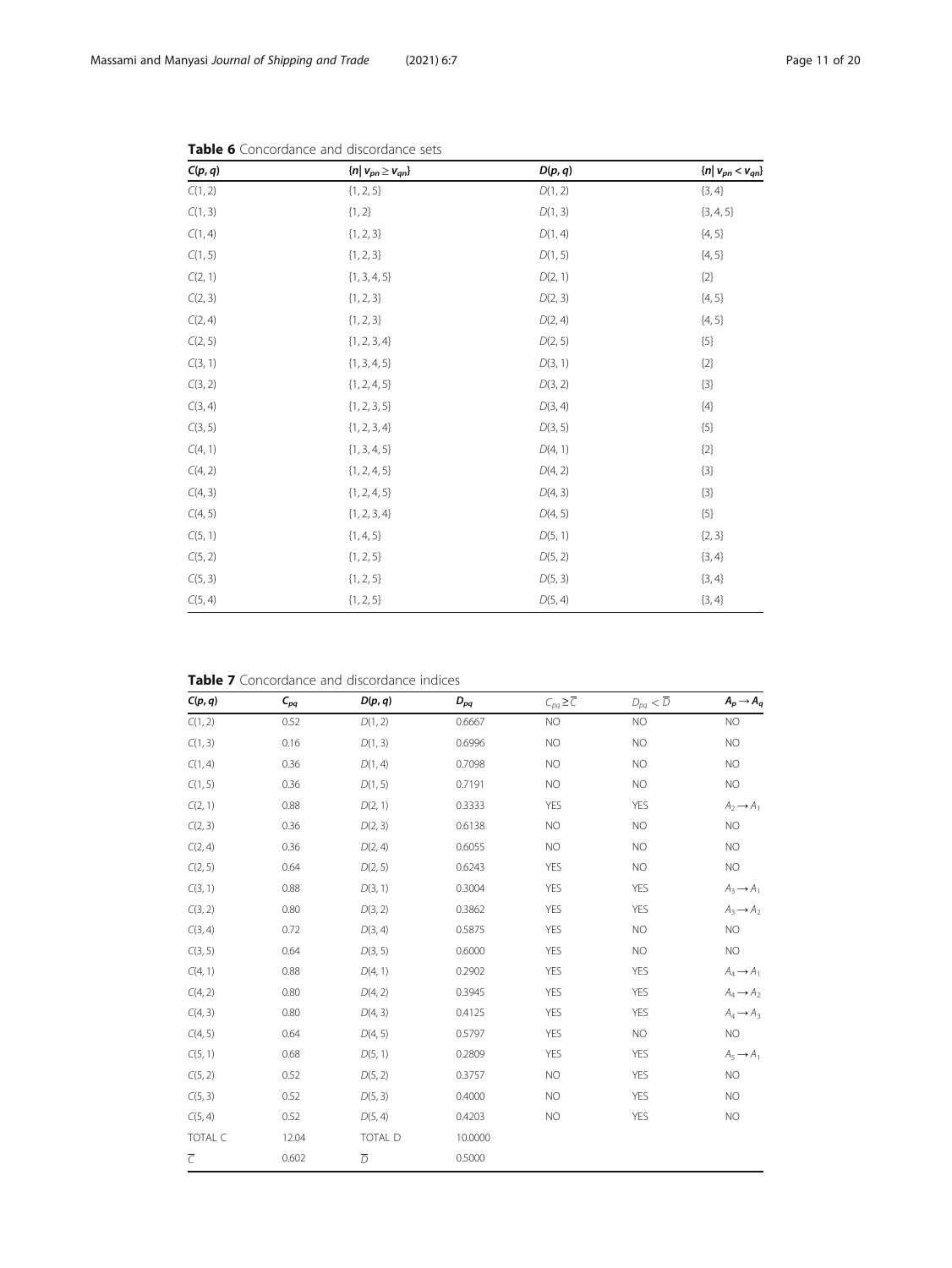| NC <sub>D</sub> | $\sum_{p \neq q} C_{pq} - \sum_{q \neq p} C_{qp}$<br>$p \neq q$ | Rank | ND <sub>p</sub> | $\sum_{p\neq q} D_{pq} - \sum_{q\neq p} D_{qp}$ | Rank |
|-----------------|-----------------------------------------------------------------|------|-----------------|-------------------------------------------------|------|
| NC <sub>1</sub> | $-1.92$                                                         |      | ND <sub>1</sub> | 1.5904                                          |      |
| NC <sub>2</sub> | $-0.40$                                                         | 4    | ND <sub>2</sub> | 0.3538                                          | 4    |
| NC <sub>3</sub> | 1.20                                                            |      | ND <sub>3</sub> | $-0.2518$                                       | 3    |
| NC <sub>4</sub> | 1.16                                                            |      | ND <sub>4</sub> | $-0.6462$                                       | C.   |
| NC <sub>5</sub> | $-0.04$                                                         |      | $ND_{5}$        | $-1.0462$                                       |      |

<span id="page-11-0"></span>Table 8 Net concordance and discordance indices

Board of Directors and Management must first modernize its aging fleet, re-engineer the corporate culture and improve the social aspect of the work-place. In the long run, the company also should improve the job benefits to its seafarers taking into account the competition in the international maritime labour market. Such a strategy would reduce and/or eliminate seafarers' turnover and attract more qualified and competent seafarers. More specifically, the increase in demand for Tanzanian seafarers could result from the fact that the government of Tanzania on June 28, 2017, ratified two ILO conventions – the seafarers Identity Documents Convention No 185 (2003) and the Maritime Labour Convention (MLC, 2006). These instruments now enable Tanzanian seafarers to be recruited internationally and thus contribute to the increase of export of services abroad.

#### Evaluation of job benefit related factors for seafarers work performance

Using the first nine (9) steps of the Fuzzy Electre Model, we eventually get the values of net concordance and discordance indices as shown in next section.

#### Determination of the net concordance and discordance indices

We use eq.  $(9a)$  and eq.  $(9b)$  $(9b)$  to determine the net concordance and discordance indices for each sub-determinant factor as shown in Table [10](#page-12-0). The sub-factors for job benefits are salary and increments  $(D_{11})$ , dignity and respect  $(D_{12})$ , reward as per achievement  $(D_{13})$ , promotion  $(D_{14})$ , and pension and insurance benefits  $(D_{15})$ .

Table [10](#page-12-0) reveals the existence of two different ranks for alternatives (i.e. subdeterminant factors)  $D_{13}$  and  $D_{14}$ . As a result, we need to undertake a composite ranking for the sub-determinant factors as given in next section.

#### Determination of a composite ranking

We use the rank deduced by the net concordance index (RC) and the rank deduced by the net discordance index (RD) to get the composite rank (CR) measure of the alternatives (i.e. sub-determinant factors) as shown in Table [11.](#page-12-0)

| $D_m$          | RC        | <b>RD</b>     | $RC+RD$ | СR |  |
|----------------|-----------|---------------|---------|----|--|
| D.             |           |               |         |    |  |
| D <sub>2</sub> | $\Lambda$ |               |         | 4  |  |
| $D_3$          |           | $\mathcal{D}$ |         |    |  |
| $D_4$          |           |               |         |    |  |
| $D_5$          |           |               |         |    |  |
|                |           |               |         |    |  |

Table 9 A composite rank measure produced by averaging RC and RD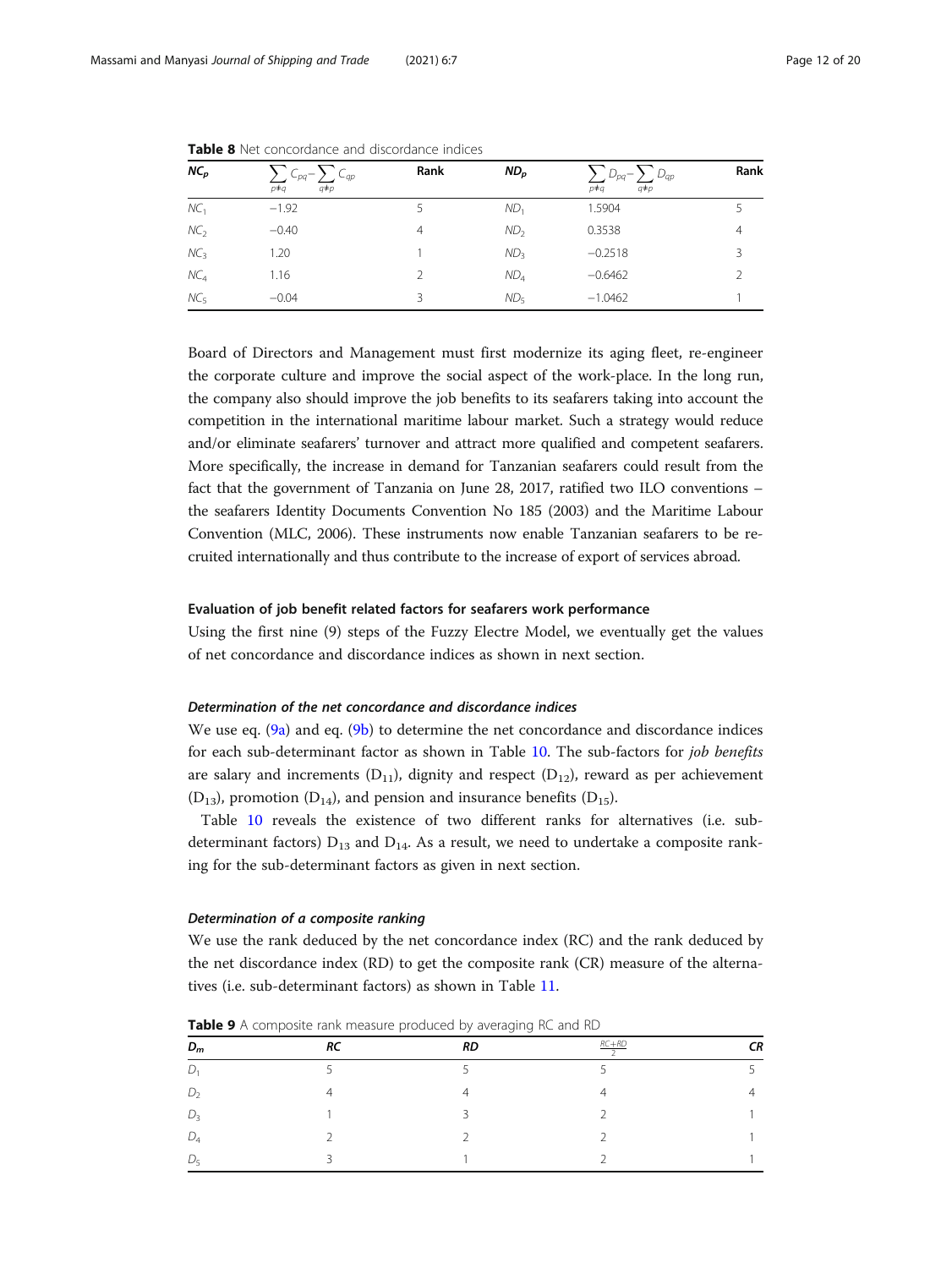| $NC_{p}$  | $\sum_{p\neq q} C_{pq} - \sum_{q\neq p} C_{qp}$ | Rank | ND <sub>p</sub> | $\sum_{p\neq q} D_{pq} - \sum_{q\neq p} D_{qp}$<br>$p \neq q$ | Rank          |
|-----------|-------------------------------------------------|------|-----------------|---------------------------------------------------------------|---------------|
| $NC_{11}$ | $-2.24$                                         |      | $ND_{11}$       | 1.978                                                         |               |
| $NC_{12}$ | 2.80                                            |      | $ND_{12}$       | $-1.6118$                                                     |               |
| $NC_{13}$ | 0.56                                            |      | $ND_{13}$       | $-0.5579$                                                     | 3             |
| $NC_{14}$ | 0.52                                            | 3    | $ND_{14}$       | $-0.9431$                                                     | $\mathcal{P}$ |
| $NC_{15}$ | $-1.64$                                         | 4    | $ND_{15}$       | 1.1348                                                        | 4             |

<span id="page-12-0"></span>Table 10 Net concordance and discordance indices

With regards to job benefit issues, the findings in Table 11 reveal that *dignity and re*spect is the most important factor valued by seafarers followed by *promotion and re*ward as per achievement. In contrast, seafarers have the opinion that salary and increments are the least important factor in work performance followed by pension and insurance benefits. Thus, the MSCL should create a harmonious environment and improve the chain of command at the workplace i.e. reconsider its Management style while developing performance-based incentive policy. Nevertheless, any proposed incentive policy should meet the provisions stipulated by the Maritime Labour Convention, 2006 as amended and the Tanzania Merchant Shipping Act No. 21 of 2003 and other relevant laws of the land. Moreover, the company's annual action plan should have a target that focuses on the seminar to its employees with regard to Retirement planning and other social security issues.

#### Evaluation of work environment related factors for seafarers work performance

Using the first nine (9) steps of the Fuzzy Electre Model, we eventually get the values of net concordance and discordance indices as shown in next section.

#### Determination of the net concordance and discordance indices

We use eq. [\(9a\)](#page-6-0) and eq. ([9b\)](#page-7-0) to determine the net concordance and discordance indices for each sub-determinant factor as shown in Table [12](#page-13-0). The sub-factors for work envir*onment* are weather condition/natural calamity  $(D_{21})$ , facilities and technology  $(D_{22})$ , maritime regulations and rules  $(D_{23})$ , and existence of maritime piracy threat  $(D_{24})$ .

The net concordance indices and the net discordance indices of Table [12](#page-13-0) give the same rank. Thus, the significance in decreasing order of influential factors with regard to work environment on-board ships is maritime regulations and rules, weather condition/natural calamity, the existence of maritime piracy threat, and facilities and technology. Thus, the MSCL should comply with all safety, pollution, and security maritime conventions including the International Convention for the Safety of Life at Sea

 $D_m$  RC RD REFRE  $\frac{+RD}{2}$  CR  $D_{11}$  5 5 5 5 5  $D_{12}$  1 1 1 1  $D_{13}$  2 3 3 2.5 2  $D_{14}$  3 2 2.5 2  $D_{15}$  4 4 4 4

Table 11 A composite rank measure produced by averaging RC and RD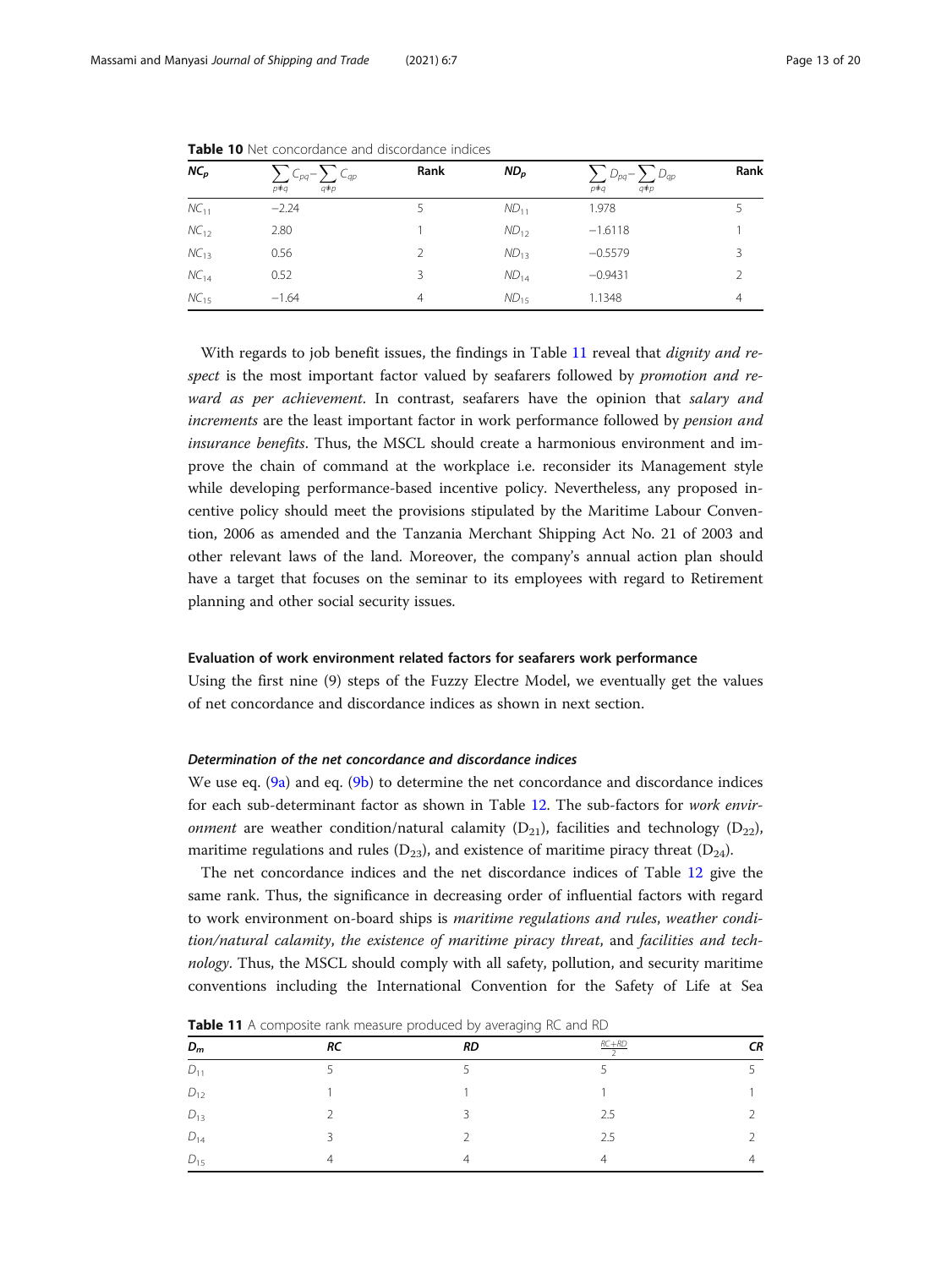| $NC_{p}$  | $\sum C_{pq} - \sum C_{qp}$<br>$q \neq p$<br>$p \neq q$ | Rank | D <sub>p</sub> | $\sum D_{pq} - \sum D_{qp}$<br>$q \neq p$<br>p‡a | Rank |
|-----------|---------------------------------------------------------|------|----------------|--------------------------------------------------|------|
| $NC_{21}$ | 0.32                                                    |      | $ND_{21}$      | $-0.1792$                                        |      |
| $NC_{22}$ | $-0.44$                                                 | 4    | $ND_{22}$      | 0.8756                                           | 4    |
| $NC_{23}$ | 0.48                                                    |      | $ND_{23}$      | $-0.5044$                                        |      |
| $NC_{24}$ | $-0.36$                                                 |      | $ND_{24}$      | $-0.192$                                         |      |

<span id="page-13-0"></span>**Table 12** Net concordance and discordance indices

(SOLAS, 1974 as amended), International Convention for the Prevention of Pollution from Ships (MARPOL, 1973/78), United Nations Convention on the Law of the Sea (UNCLOS, 1982), and Convention for the Suppression of Unlawful Acts of Violence Against the Safety of Maritime Navigation (SUA, 1988). More specifically, the MSCL shall comply with the provisions of the Tanzania Merchant Shipping Act No. 21 of 2003. This, in turn, necessitates the company to have all necessary certificates on-board such as Manning certificate, Class certificate, Seaworthiness certificate, Certificate of registry, Safety construction certificate, Safety equipment certificate, Safety radio certificate, Loadline certificate, Crew list, Log-book, Insurance certificate etc.

#### Evaluation of ship specific related factors for seafarers work performance

Using the first nine (9) steps of the Fuzzy Electre Model, we eventually get the values of net concordance and discordance indices as shown in next section.

#### Determination of the net concordance and discordance indices

We use eq. [\(9a\)](#page-6-0) and eq. ([9b\)](#page-7-0) to determine the net concordance and discordance indices for each sub-determinant factor as shown in Table 13. The sub-determinant factors for ship specifics are condition of accommodation spaces  $(D_{31})$ , equipment reliability and/ or maintenance of the ship  $(D_{32})$ , ship design and automation  $(D_{33})$ , and ship vibration, noise and ship motion  $(D_{34})$ .

Table 13 reveals the existence of two different ranks for alternatives (i.e. subdeterminant factors)  $D_{31}$  and  $D_{34}$ . As a result, we need to undertake a composite ranking for the sub-determinant factors as given in next section.

#### Determination of a composite ranking

We use the rank deduced by the net concordance index (RC) and the rank deduced by the net discordance index (RD) to get the composite rank (CR) measure of the alternatives (i.e. sub-determinant factors) as shown in Table [14.](#page-14-0)

| $NC_p$           | $C_{pq} - \sum C_{qp}$<br>$q \neq p$<br>p‡q | Rank | $ND_{p}$  | $D_{pq} - \sum D_{qp}$<br>$q \neq p$<br>p‡q | Rank |
|------------------|---------------------------------------------|------|-----------|---------------------------------------------|------|
| $NC_{31}$        | 0.48                                        |      | $ND_{31}$ | $-0.2904$                                   |      |
| $NC_{32}$        | $-0.20$                                     | 3    | $ND_{32}$ | $-0.073$                                    |      |
| $NC_{33}$        | $-0.64$                                     | 4    | $ND_{33}$ | 0.8494                                      | 4    |
| NC <sub>34</sub> | 0.36                                        |      | $ND_{34}$ | $-0.486$                                    |      |

Table 13 Net concordance and discordance indices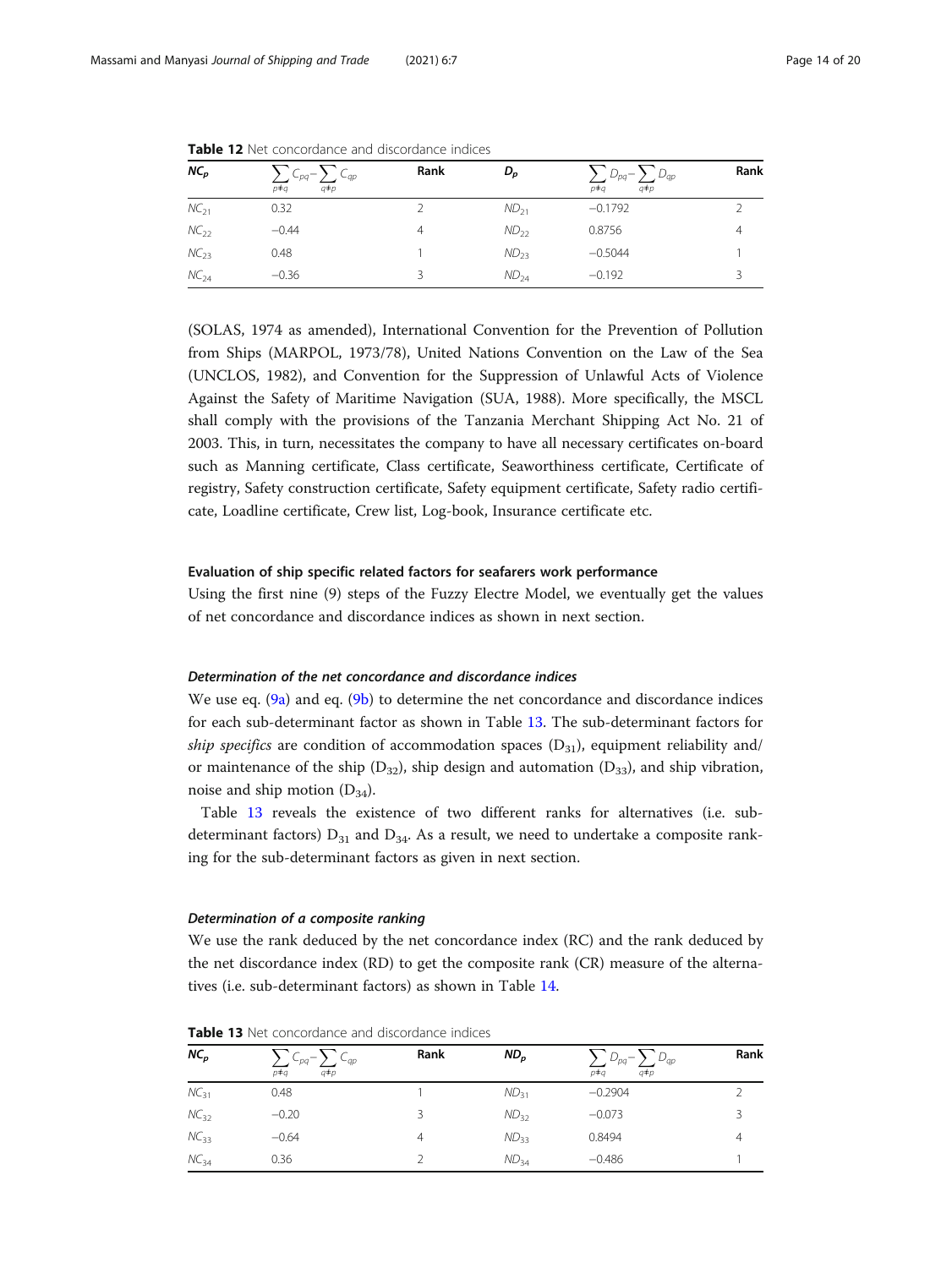<span id="page-14-0"></span>The composite ranking of Table 14 shows that the most influential factors on work performance of seafarers with regard to ship specifics are condition of accommodation spaces (sleeping rooms, mess rooms, sanitary accommodation, hospital accommodation, recreation accommodation, store rooms, and catering accommodation), and ship vibration, noise and ship motion. On the other hand, ship design and automation is the least influential factor followed by equipment reliability and/or maintenance of the ship. This calls MSCL to modernize its aging fleet by new building or carrying out major rehabilitation of its fleet. Nonetheless, the MSCL has accomplished major rehabilitation for MV Victoria and MV Butiama while one new building ship with the carrying capacity of 1200 passengers and 400 tons to be deployed on Lake Victoria is under construction. Such a modernization strategy of its fleet will make the company comply with the provisions of the Maritime Labour Convention, 2006 as amended, the ILO convention that is in the process of being domesticated after being ratified by the government of the United Republic of Tanzania on June 28, 2017.

#### Evaluation of organization culture related factors for seafarers work performance

Using the first nine (9) steps of the Fuzzy Electre Model, we eventually get the values of net concordance and discordance indices as shown in next section.

#### Determination of the net concordance and discordance indices

We use eq.  $(9a)$  and eq.  $(9b)$  $(9b)$  to determine the net concordance and discordance indices for each sub-determinant factor as shown in Table [15.](#page-15-0) The sub-determinant factors for *organization culture* are team work and management supports  $(D_{41})$ , training and development  $(D_{42})$ , time pressure and heavy workloads  $(D_{43})$ , gap between company's policy and practice  $(D_{44})$ , transparency and feedback  $(D_{45})$ , role and accountability clarity  $(D_{46})$ , and irregular sleeping and rest hours  $(D_{47})$ .

Table [15](#page-15-0) reveals the existence of five different ranks for alternatives (i.e. subdeterminant factors)  $D_{41}$ ,  $D_{42}$ ,  $D_{43}$ ,  $D_{45}$  and  $D_{47}$ . As a result, we need to undertake a composite ranking for the sub-determinant factors as given in next section.

#### Determination of a composite ranking

We use the rank deduced by the net concordance index (RC) and the rank deduced by the net discordance index (RD) to get the composite rank (CR) measure of the alternatives (i.e. sub-determinant factors) as shown in Table [16.](#page-15-0)

With regard to organization culture, the composite ranking in Table [16](#page-15-0) reveals in descending order the influential factors on work performance of seafarers as *irregular* sleeping and rest hours, training and development, time pressure and heavy workloads, team-work and management supports, the gap between company's policy and practice,

|          |               | $\sim$                   |           |    |
|----------|---------------|--------------------------|-----------|----|
| $D_m$    | RC            | <b>RD</b>                | $RC+RD$   | CR |
| $D_{31}$ |               | $\overline{\phantom{0}}$ | - 5       |    |
| $D_{32}$ | $\mathcal{D}$ | $\overline{ }$           |           |    |
| $D_{33}$ |               |                          |           | 4  |
| $D_{34}$ |               |                          | . .<br>ر. |    |

**Table 14** A composite rank measure produced by averaging RC and RD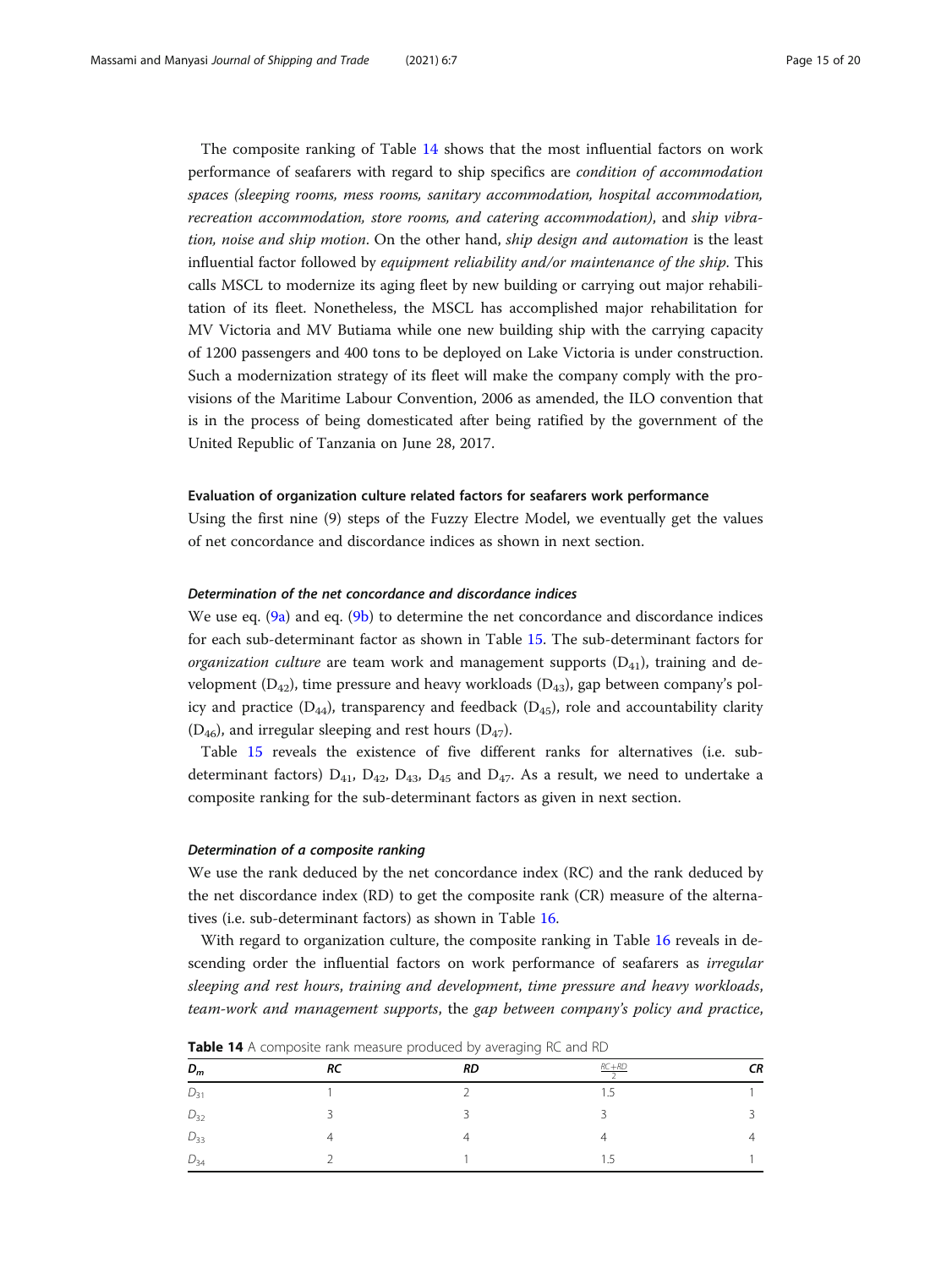| $NC_{p}$  | $\sum_{p \neq q} C_{pq} - \sum_{q \neq p} C_{qp}$<br>$p \neq q$ | Rank           | $ND_{p}$         | $\sum_{p\neq q} D_{pq} - \sum_{q\neq p} D_{qp}$<br>$p \neq q$ | Rank           |
|-----------|-----------------------------------------------------------------|----------------|------------------|---------------------------------------------------------------|----------------|
| $NC_{41}$ | $-1.28$                                                         | 6              | $ND_{41}$        | $-0.564$                                                      | $\mathcal{L}$  |
| $NC_{42}$ | 1.72                                                            |                | $ND_{42}$        | $-0.3528$                                                     | 3              |
| $NC_{43}$ | 0.96                                                            | 3              | ND <sub>43</sub> | $-0.3296$                                                     | $\overline{4}$ |
| $NC_{44}$ | $-0.84$                                                         | 5              | $ND_{44}$        | 0.6994                                                        | 5              |
| $NC_{45}$ | $-0.36$                                                         | $\overline{4}$ | $ND_{45}$        | 0.8168                                                        | 6              |
| $NC_{46}$ | $-1.28$                                                         | 7              | $ND_{46}$        | 1.1068                                                        | 7              |
| $NC_{47}$ | 1.08                                                            | $\mathfrak{D}$ | $ND_{47}$        | $-1.3766$                                                     |                |

<span id="page-15-0"></span>Table 15 Net concordance and discordance indices

transparency and feedback, and role and accountability clarity. The MSCL is called to ensure that it has sound staff policies e.g. updated staff rules and regulations taking into account inputs from seafarers i.e. collective bargaining, maritime transport regulator and other interested parties. Moreover, effective implementation of such rigorous staff rules and regulations will be in harmony with the recently ratified Maritime Labour Convention, 2006 which provides rights for seafarers to decent work and living conditions on-board ship and rights to social protection including health, medical care, and welfare issues.

#### Evaluation of social related factors for seafarers work performance

Using the first nine (9) steps of the Fuzzy Electre Model, we eventually get values of the net concordance and discordance indices as shown in next section.

#### Determination of the net concordance and discordance indices

We use eq.  $(9a)$  and eq.  $(9b)$  $(9b)$  to determine the net concordance and discordance indices for each sub-determinant factor as shown in Table [17.](#page-16-0) The sub-factors for social im*pacts* are availability of recreation activities  $(D_{51})$ , long stay on-board and reduced shore leave  $(D_{52})$ , and port regulations and visa problem  $(D_{53})$ .

Table [17](#page-16-0) reveals that the net concordance index and the net discordance index give the same rank. Consequently, port regulations and visa problem is the most influential factor on work performance for seafarers with regard to social issues whereas the availability of recreation activities is the least factor affecting the performance of seafarers

| $D_m$           | RC            | RD             | $RC+RD$<br>$\overline{ }$ | CR             |
|-----------------|---------------|----------------|---------------------------|----------------|
| ${\cal D}_{41}$ | 6             | $\mathcal{P}$  | $\overline{4}$            | $\overline{4}$ |
| $D_{42}$        |               | 3              | $\mathfrak{D}$            | 2              |
| $D_{43}$        | $\mathcal{S}$ | $\overline{4}$ | 3.5                       | 3              |
| $D_{44}$        | .5            | 5              | 5                         | 5              |
| $D_{45}$        | 4             | 6              |                           | 5              |
| $D_{46}$        | ⇁             | 7              | ⇁                         | 7              |
| $D_{47}$        | $\mathcal{D}$ |                | 1.5                       |                |

Table 16 A composite rank measure produced by averaging RC and RD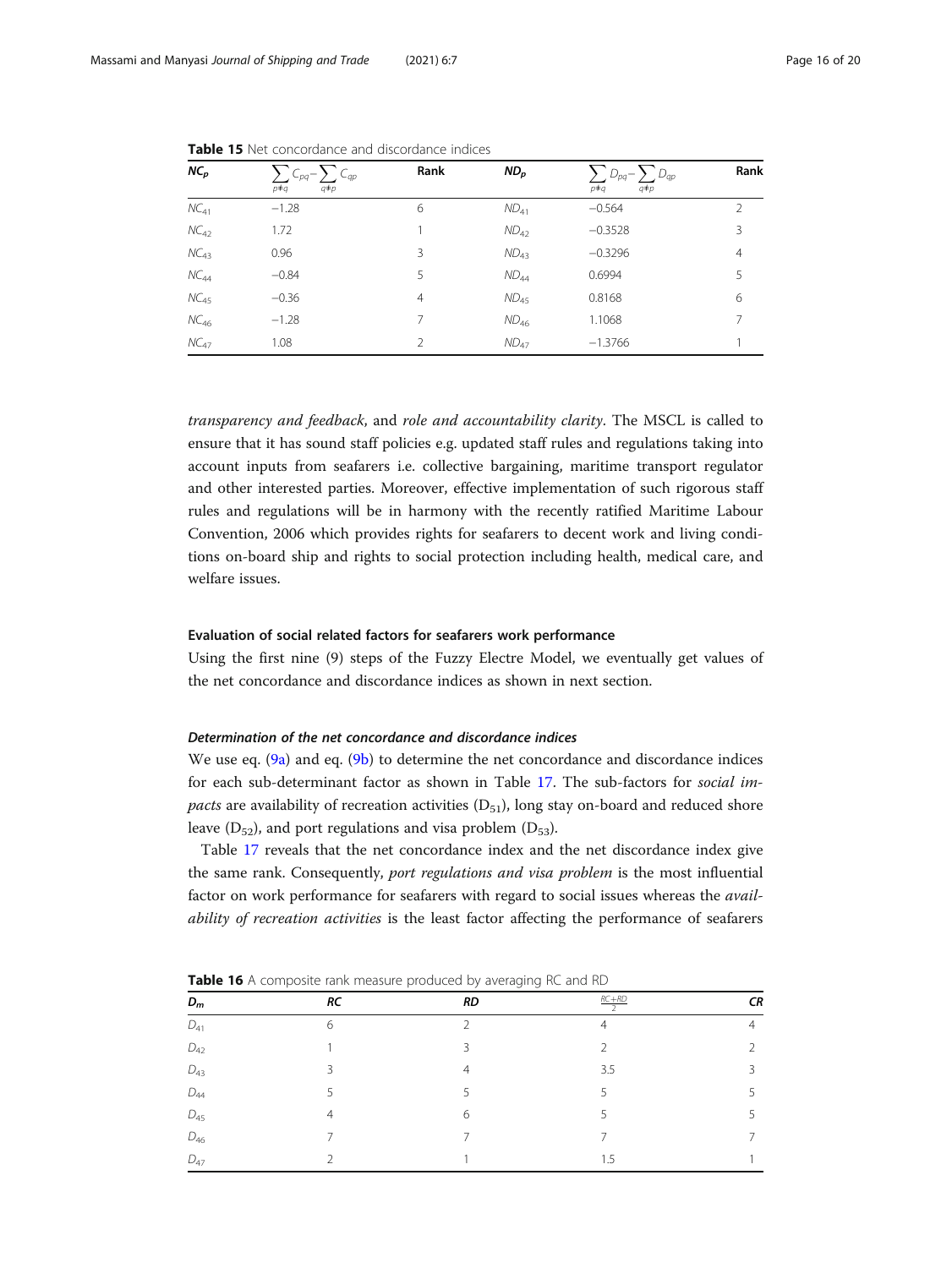| $NC_p$    | $\sum C_{pq} - \sum C_{qp}$<br>$q \neq p$<br>p‡a | Rank | $ND_{p}$  | $\sum D_{pq} - \sum D_{qp}$<br>p‡a<br>$q \neq p$ | Rank |
|-----------|--------------------------------------------------|------|-----------|--------------------------------------------------|------|
| $NC_{51}$ | $-1.16$                                          |      | $ND_{51}$ | 1.2336                                           |      |
| $NC_{52}$ | 0.32                                             |      | $ND_{52}$ | $-0.5754$                                        |      |
| $NC_{53}$ | 0.84                                             |      | $ND_{53}$ | $-0.6582$                                        |      |

<span id="page-16-0"></span>**Table 17** Net concordance and discordance indices

while on-board ship. Thus, the company is strongly advised to comply with the flag state control i.e. abide to the Tanzania Merchant shipping Act No. 21 of 2003 and Tanzania's immigration laws. Besides, the company need to observe also the Port state and Coastal state regulatory regimes of states whose waters the company's vessels are trading. Adherence of the company to relevant regulations will reduce the ships' turnaround times while in Port and increase the freight revenue provided there is the demand for shipping services.

#### Conclusions

The operational performance of a shipping company is largely dependent on the performance of its employees. Nonetheless, there are a variety of factors, personal, company-based and external that affect the performance of seafarers while on-board ship. Identifying these factors and their impact can help shipping companies improve recruitment, retention and organizational results. To analyse the determinants of work performance for seafarers, we take a random sample of 30 seafarers working for Marine Services Company Limited (MSCL) – a Tanzanian shipping company trading on Lake Victoria, Lake Tanganyika and Lake Nyasa. We develop and apply Fuzzy Electre Model (FEM) to rank the determinants and sub-determinants of seafarers' work performance. The computational results reveal that at the first level of the evaluation model, ship specifics, organizational culture, and social impacts are the most determining factors for seafarers' work performance followed by work environment and job benefits. On the other hand, at the second level of the evaluation model, dignity and respect are the most determining factors concerning job benefit issues; while maritime regulations and rules are the most determining factors regarding working environment on-board ships. Also, condition of accommodation spaces and ship vibration, noise and ship motion are the most determining factors with regard to ship specifics whereas *irregular sleeping* and rest hours are the most determining factors with regard to organization culture. Lastly, port regulations and visa problem are the most determining factors regarding social issues. The evaluation results also validate the effectiveness of the FEM for handling problems with vagueness and uncertainty.

The findings of this study therefore call for all relevant parties to determine solutions for the challenges that hinder seafarers' work performance. Such a strategy would attract more young Tanzanians to join the seafarers' profession which in turn would reduce the shortage of seafarers in both the local and international labour market. The increase in supply of competent and qualified seafarers in the local market implies improving the efficiency and effectiveness of on-board ship operations and increase in the country's exports through seafarers which in turn impacts positively on the country's balance of trade. A potential limitation of this study is that it focuses only on one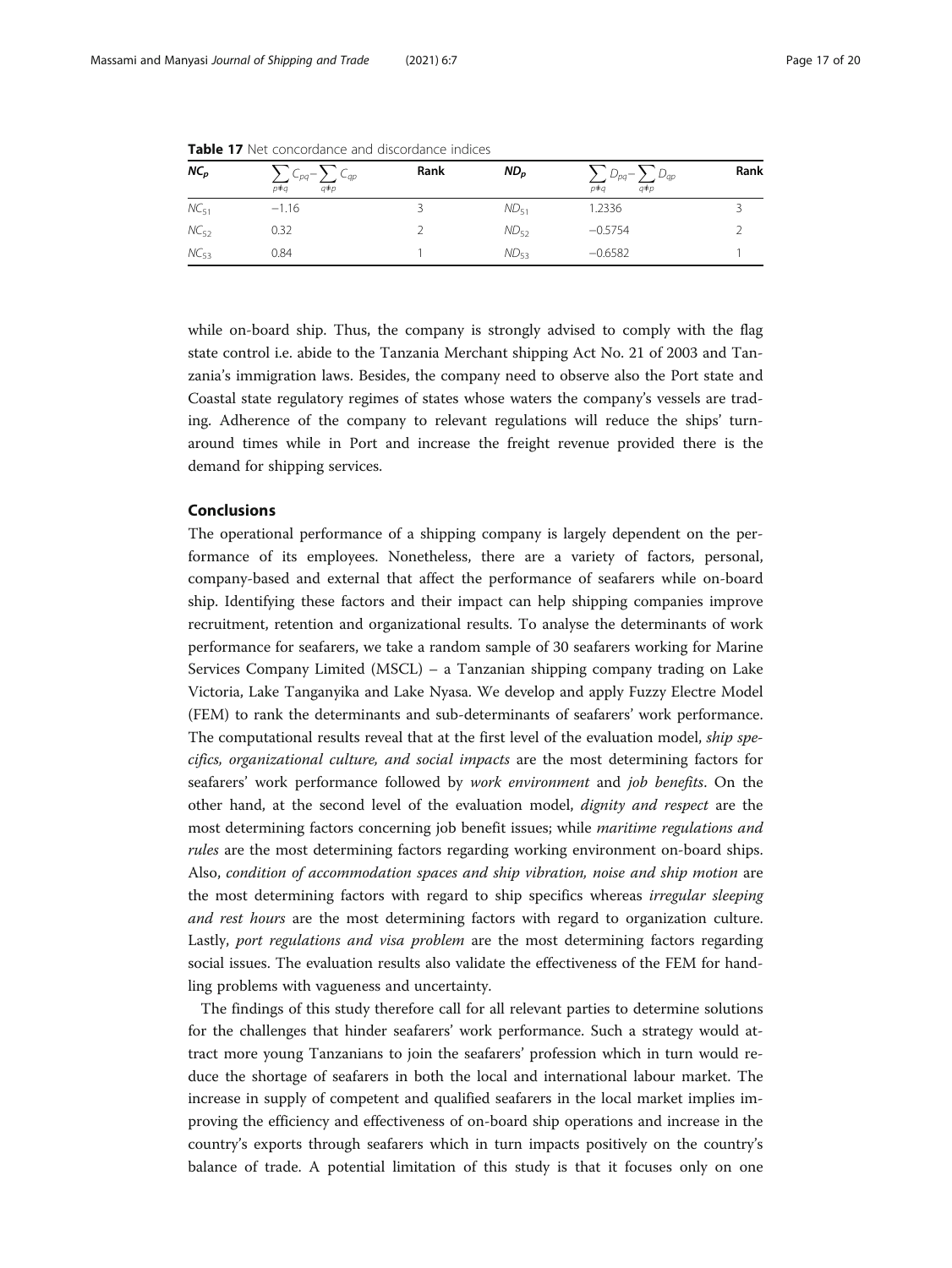<span id="page-17-0"></span>shipping company (i.e. MSCL) which poses limitation to generalize the results to other shipping companies whose ships fly a Tanzanian flag. The future direction of this study could be the analysis of the impact of the shortage of Tanzanian ocean-going vessels on the country's balance of payments.

#### Abbreviations

MSCL: Marine Services Company Limited; FEM: Fuzzy Electre Model; MCDM: Multi-Criteria Decision Making; TFN: Triangular Fuzzy Number; RC: Net Concordance Index; RD: Net Discordance Index; CR: Composite Rank; ILO: International Labour Organization; MLC: Maritime Labour Convention; SOLAS: International Convention for the Safety of Life at Sea; MARPOL: International Convention for the Prevention of Pollution from Ships; UNCLOS: United Nations Convention on the Law of the Sea; SUA: International Convention for the Suppression of Unlawful Acts of Violence Against the Safety of Maritime Navigation.

#### Acknowledgements

We are very grateful for all respondents involved in the collection of data. Special thanks should go to Seafarers working with the Marine Services Company Ltd. (MSCL), Tanzania.

#### Authors' contributions

Dr. Erick P. Massami was extensively involved in the problem formulation and data analysis whereas Mr. Malima M. Manyasi was extensively involved in the data collection exercise. The authors read and approved the final manuscript.

#### Funding

'Not applicable' for that section.

#### Availability of data and materials

The data was collected by means of a survey questionnaire.

#### **Declarations**

#### Ethics approval and consent to participate

The survey questionnaire was filled by only respondents who were willing to participate.

#### Consent for publication

'Not applicable in this section'.

#### Competing interests

'The authors declare that they have no competing interests'.

#### Author details

<sup>1</sup>Department of Science and Management, Dar es Salaam Maritime Institute, Dar es Salaam, Tanzania. <sup>2</sup>Department of Maritime Transport, Dar es Salaam Maritime Institute, Dar es Salaam, Tanzania.

# Received: 18 October 2020 Accepted: 6 May 2021<br>Published online: 25 June 2021

#### References

Achurra-Gonzalez PE, Angeloudis P, Goldbeck N, Graham DJ, Zavitsas K, Stettler MEJ (2019) Evaluation of port disruption impacts in the global liner shipping network. Ship Trade 4(1):3. <https://doi.org/10.1186/s41072-019-0043-8>

- Alefari M, Barahona AMF, Salonitis K (2018) Modelling manufacturing employees' performance based on a system dynamics approach. Proc CIRP 72:438–443
- Antonella C, Mario E, Maria GG, Fata L, Manuela C (2017) ELECTRE TRI-based approach to the failure modes classification on the basis of risk parameters: an alternative to the risk priority number. Comput Industr Eng 108:100–110
- Arian M, Soleimani M, Oghazian MB (2018) Job satisfaction and the factors affecting satisfaction in nurse educators: a systematic review. J Prof Nurs 34(5):389–399. <https://doi.org/10.1016/j.profnurs.2018.07.004>

Baki R (2016) Personnel selection through fuzzy Electre I method. J Macro Trends Appl Sci 4(1):38–54

Chen N, Xu Z (2015) Hesitant fuzzy ELECTRE II approach: a new way to handle multi-criteria decision making problems. Inform Sci 292:175–197. <https://doi.org/10.1016/j.ins.2014.08.054>

- Diamantidis AD, Chatzoglou P (2019) Factors affecting employee performance: an empirical approach. Int J Product Perform Manag 68(1):171–193. <https://doi.org/10.1108/IJPPM-01-2018-0012>
- Dong J, Feng TT, Yang YS, Ma Y (2014) Macro-site selection of wind/solar hybrid power station based on ELECTRE-II. Renew Sustain Energy Rev 35:194–204
- Doumpos M, Figueira JR (2019) A multicriteria outranking approach for modelling corporate credit ratings: an application of the ELECTRE TRI-NC method. Omega 82:166–180
- Fan L, Fei J, Schriever U, Fan S (2017) The communicative competence of Chinese seafarers and their employability in the international maritime labour market. Mar Policy 83:137–145. <https://doi.org/10.1016/j.marpol.2017.05.035>
- Fernández E, Figueira JR, Navarro J, Roy B (2017) ELECTRE TRI-NB: a new multiple criteria ordinal classification method. Eur J Oper Res 263(1):214–224. <https://doi.org/10.1016/j.ejor.2017.04.048>
- Galo NR, Calache LDD, Carpinetti LCR (2018) A group decision approach for supplier categorization based on hesitant fuzzy and ELECTRE TRI. Int J Prod Econ 202:182–196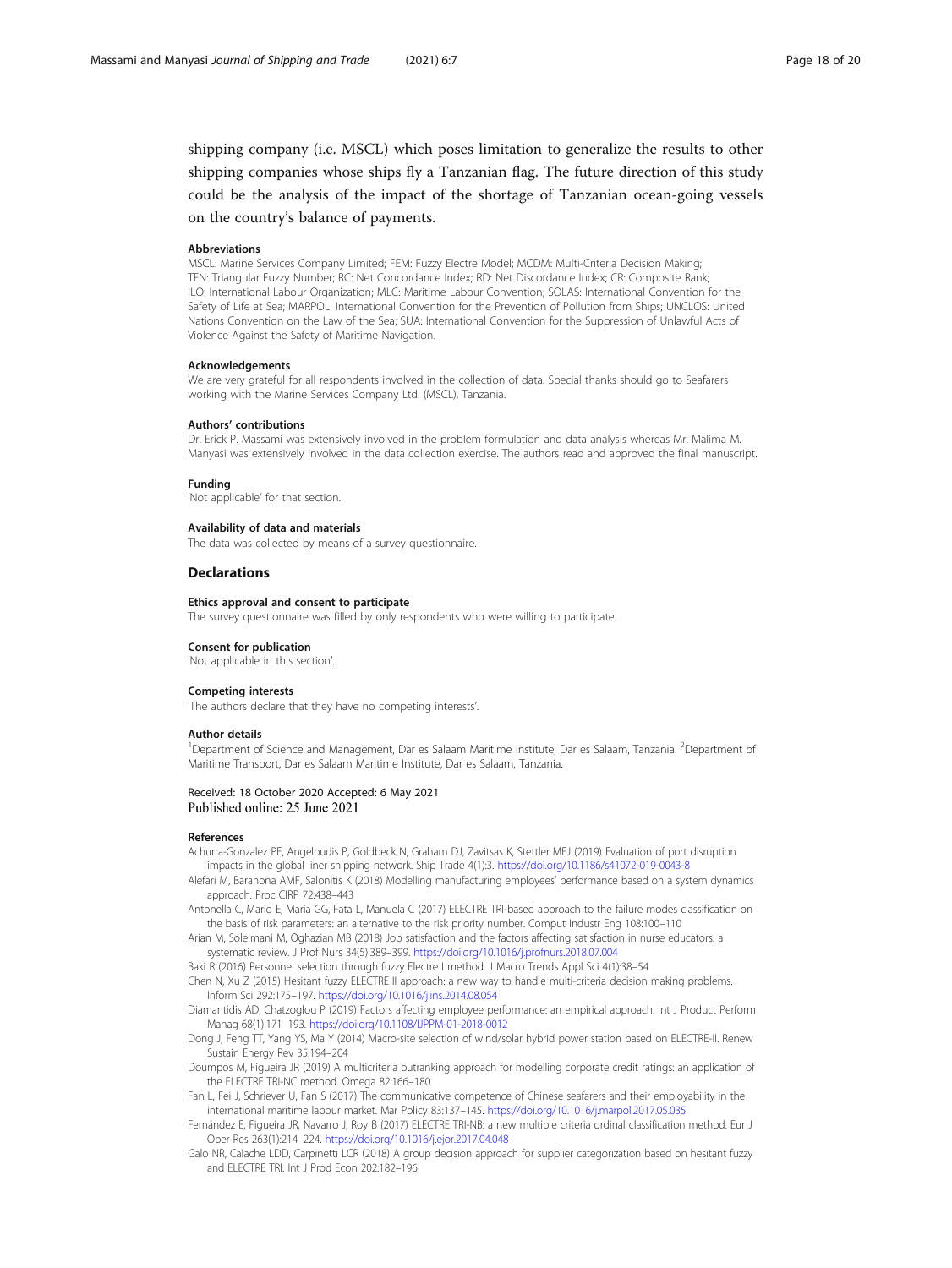<span id="page-18-0"></span>Gasiorek, M., Mendez-Parra, M. & Willenbocked, D. 2017. The costs of logistical and transport barriers to trade in East Africa. Available: [https://www.odi.org/](https://www.odi.org)sites/odi.org.uk. [Accessed 25 Jan 2021]

Govindan K, Jepsen MB (2016) ELECTRE: a comprehensive literature review on methodologies and applications. Eur J Oper Res 250(1):1–29. <https://doi.org/10.1016/j.ejor.2015.07.019>

Greencarrier. 2016. The importance of shipping in the transportation industry. Available: <https://blog.greencarrier.com>. [Accessed 24 Jan 2021]

- Ibrahim R, Boerhanno-eddin A, Kayode BK (2017) Organizational culture and development: testing the structural path of factors affecting employees' work performance in an organization. Asia Pac Manag Rev 22(2):104–111. [https://doi.org/1](https://doi.org/10.1016/j.apmrv.2016.10.002) [0.1016/j.apmrv.2016.10.002](https://doi.org/10.1016/j.apmrv.2016.10.002)
- ICS. Shipping and world trade: Top containership operators n.d.. Available: [https://www.ics-shipping.org.](https://www.ics-shipping.org) [Accessed 15 Dec 2020]
- Komsiyah S, Wongso R, Pratiwi SW (2019) Applications of the fuzzy Electre method for decision support systems of cement vendor selection. Proc Comp Sci 157:479–488. <https://doi.org/10.1016/j.procs.2019.09.003>
- Kumar P, Singh RK, Kharab K (2017) A comparative analysis of operational performance of cellular mobile telephone service providers in the Delhi working area using an approach of fuzzy ELECTRE. Appl Soft Comput 59:438–447. [https://doi.org/1](https://doi.org/10.1016/j.asoc.2017.06.019) [0.1016/j.asoc.2017.06.019](https://doi.org/10.1016/j.asoc.2017.06.019)

Liao HC, Yang LY, Xu ZS (2018) Two new approaches based on ELECTRE II to solve the multiple criteria decision making problems with hesitant fuzzy linguistic term sets. Appl Soft Comput 63:223–234. <https://doi.org/10.1016/j.asoc.2017.11.049>

Marbini AH, Tavana M (2011) An extension of the Electre I method for group decision making under a fuzzy environment. Omega 39(4):373–386. <https://doi.org/10.1016/j.omega.2010.09.001>

- Marbini AH, Tavana M, Moradi M, Kangi F (2013) A fuzzy group Electre method for safety and health assessment in hazardous waste recycling facilities. Safety Sci 51(1):414–426. <https://doi.org/10.1016/j.ssci.2012.08.015>
- Mohammadi A, Mohammadi A, Mohammadi M, Mohammadi A (2011) ELECTRE decision making method with triangular fuzzy numbers. Aust J Basic Appl Sci 5(12):1180–1189
- Mousavi M, Gitinavard H, Mousavi SM (2017) A soft computing based-modified ELECTRE model for renewable energy policy selection with unknown information. Renew Sustain Energy Rev 68(part 1):774–787
- Neto JGD, Machado MAS, Gomes LFAM, Caldeira AM, Sallum FSV (2017) Investments in a new Technological Infrastructure: decision making using the ELECTRE-TRI methodology. Proc Comput Sci 122:194–199. [https://doi.org/10.1016/j.procs.201](https://doi.org/10.1016/j.procs.2017.11.360) [7.11.360](https://doi.org/10.1016/j.procs.2017.11.360)
- Nguyen PD, Dang CX, Nguyen LD (2015) Would better, earning, work environment, and promotion opportunities increase employee performance? An investigation in state and other sectors in Vietnam. Public Organ Rev 15(4):565–579. [https://](https://doi.org/10.1007/s11115-014-0289-4) [doi.org/10.1007/s11115-014-0289-4](https://doi.org/10.1007/s11115-014-0289-4)

Nguyen TT, Ghaderi H, Caesar LD, Cahoon S (2014) Current challenges in the recruitment and retention of seafarers: an industry perspective from Vietnam. Asian J Ship Logistics 30(2):217–242. <https://doi.org/10.1016/j.ajsl.2014.09.005>

- Osman S, Shariff SH, Lajin MNA (2016) Does innovation contribute to employee performance? Procedia Soc Behav Sci 219: 571–579. <https://doi.org/10.1016/j.sbspro.2016.05.036>
- Othman MK, Fadzil MN, Rahman NSFA (2015) The Malaysian seafarers psychological distraction assessment using a TOPSIS method. Int J e-Navigat Marit Econ 3:40–50. <https://doi.org/10.1016/j.enavi.2015.12.005>
- Park YA (2017) Analysis of on-board job taking and separation of Korean merchant seafarers. Int J e-Navigat Marit Econ 7:63– 71. <https://doi.org/10.1016/j.enavi.2017.06.007>

Pasha J, Dulebenets MA, Kavoosi M, Abioye OF, Theophilus O, Wang H, Kampmann R, Guo W (2020) Holistic tactical-level planning in liner shipping: an exact optimization approach. J Ship Trade 5:1–35

- Patchiappane M, Rengamani J (2018) A study on the job satisfaction and performance of Indian seafarers. Int J Mechanic Eng Technol 9(8):982–991
- Pawirosumarto S, Sarjana PK, Muchtar M (2008) Factors affecting employee performance of PT. Kiyokuni Indonesia. Int J Law Manag 59(4):602–614
- Peng JJ, Wang JQ, Wang J, Yang LJ, Chen XH (2015) An extension of ELECTRE to multi-criteria decision-making problems with multi-hesitant fuzzy sets. Inform Sci 307:113–126

Petrović M, Bojković N, Stamenković M, Anić I (2018) Supporting performance appraisal in ELECTRE based stepwise benchmarking model. Omega 78:237–251. <https://doi.org/10.1016/j.omega.2017.07.002>

Rengamani J, Murugan MS (2012) A study on the factors influencing the seafarers' stress. AMET Int J Manag 4:44–51 Reza M, Suthiwartnarueput K, Pornchaiwiseskul P (2015) Liner shipping connectivity and international trade in maritime

southeast Asian countries. J Int Logistics Trade 13(3):43–74. <https://doi.org/10.24006/jilt.2015.13.3.43> Rouyendegh BD, Erol S (2012) Selecting the best project using the fuzzy Electre method. Math Probl Eng 2012:1–12

Sevkli M (2010) An application of the fuzzy Electre method for supplier selection. Int J Prod Res 48(12):3393–3405. [https://doi.](https://doi.org/10.1080/00207540902814355) [org/10.1080/00207540902814355](https://doi.org/10.1080/00207540902814355)

- Shojaie AA, Babaie S, Sayah E, Mohammaditabar D (2018) Analysis and prioritization of green health suppliers using fuzzy ELECTRE method with a case study. Glob J Flex Syst Manag 19(1):39–52. <https://doi.org/10.1007/s40171-017-0168-2>
- Sujatha R, Krishnaveni R (2018) Knowledge creating Ba as a determinant of work performance of employees: an empirical analysis among pump manufacturing firms in South India. Asia Pac Manag Rev 23(1):45–52. [https://doi.org/10.1016/j.a](https://doi.org/10.1016/j.apmrv.2017.01.006) [pmrv.2017.01.006](https://doi.org/10.1016/j.apmrv.2017.01.006)
- Tengpongsthorn W (2017) Factors affecting the effectiveness of police performance in metropolitan police bureau. Kasetsart J Soc Sci 38(1):39–44. <https://doi.org/10.1016/j.kjss.2016.07.001>
- Terrientes LDV, Valls A, Slowinski R, Zielniewicz P (2015) ELECTRE-III-H: an outranking-based decision aiding method for hierarchically structured criteria. Expert Syst Appl 42(11):4910–4926
- Tsai CL, Liou YW (2017) Determinants of work performance of seafarers. Marit Business Rev 2(1):36–51. [https://doi.org/10.11](https://doi.org/10.1108/MABR-09-2016-0019) [08/MABR-09-2016-0019](https://doi.org/10.1108/MABR-09-2016-0019)

World Shipping Council. Benefits of liner shipping n.d.-a. Available: [https://www.worldshipping.org.](https://www.worldshipping.org) [Accessed 15 Dec 2020] World Shipping Council. Carbon emissions FAQ n.d.-b. Available: [https://www.worldshipping.org.](https://www.worldshipping.org) [Accessed 15 Dec 2020] Yoon KP, Hwang CL (1995) Multiple attribute decision making: an introduction. Sage Publications, London. [https://doi.org/1](https://doi.org/10.4135/9781412985161)

[0.4135/9781412985161](https://doi.org/10.4135/9781412985161)